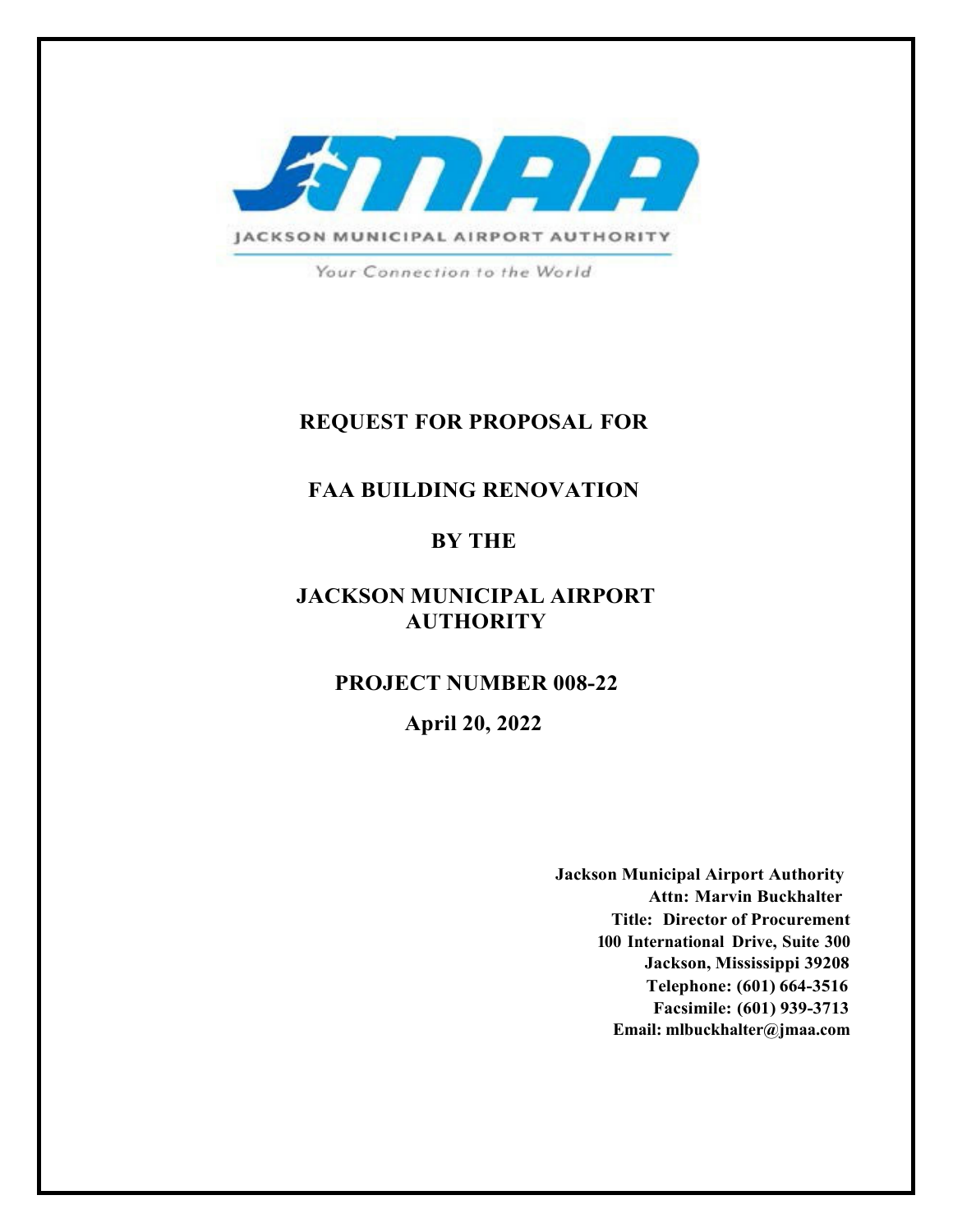## **TABLE OF CONTENTS**

| <b>CONTENTS</b>                                               | <b>PAGE</b><br><b>NUMBER</b> |
|---------------------------------------------------------------|------------------------------|
| Advertisement for Request for Proposal                        | 3                            |
| Part I - General Information for Respondents                  | 6                            |
| Part II - General Requirements for Proposals                  | $\tau$                       |
| Part Ill - Information Required from Respondents              | 11                           |
| Part IV - Criteria for Selection                              | 15                           |
| Exhibit - 1 - JMAA Intent to Respond                          | 16                           |
| Exhibit - 2 - Identification of Respondent                    | 17                           |
| Exhibit - 3 - Conflicts of interest and Gratuities            | 19                           |
| Exhibit - 4 - Consultant Relevant Work Experience             | 24                           |
| Exhibit - 5 - Sub-Consultant List                             | 25                           |
| Exhibit - 6 - Sub-Consultant Commitment and Confirmation Form | 28                           |
| Exhibit - 7 - Statement of Affirmations                       | 32                           |
| Exhibit - 8 - Procurement QA & Verification Profile Sheet     | 36                           |
| Exhibit - 9- Scope of Work                                    | 41                           |
| Exhibit - 10 - Price Sheet                                    | 42                           |
| Exhibit - 11 - Form of Agreement                              | 43                           |
| Exhibit - 12 - Request for Proposal Checklist                 | 44                           |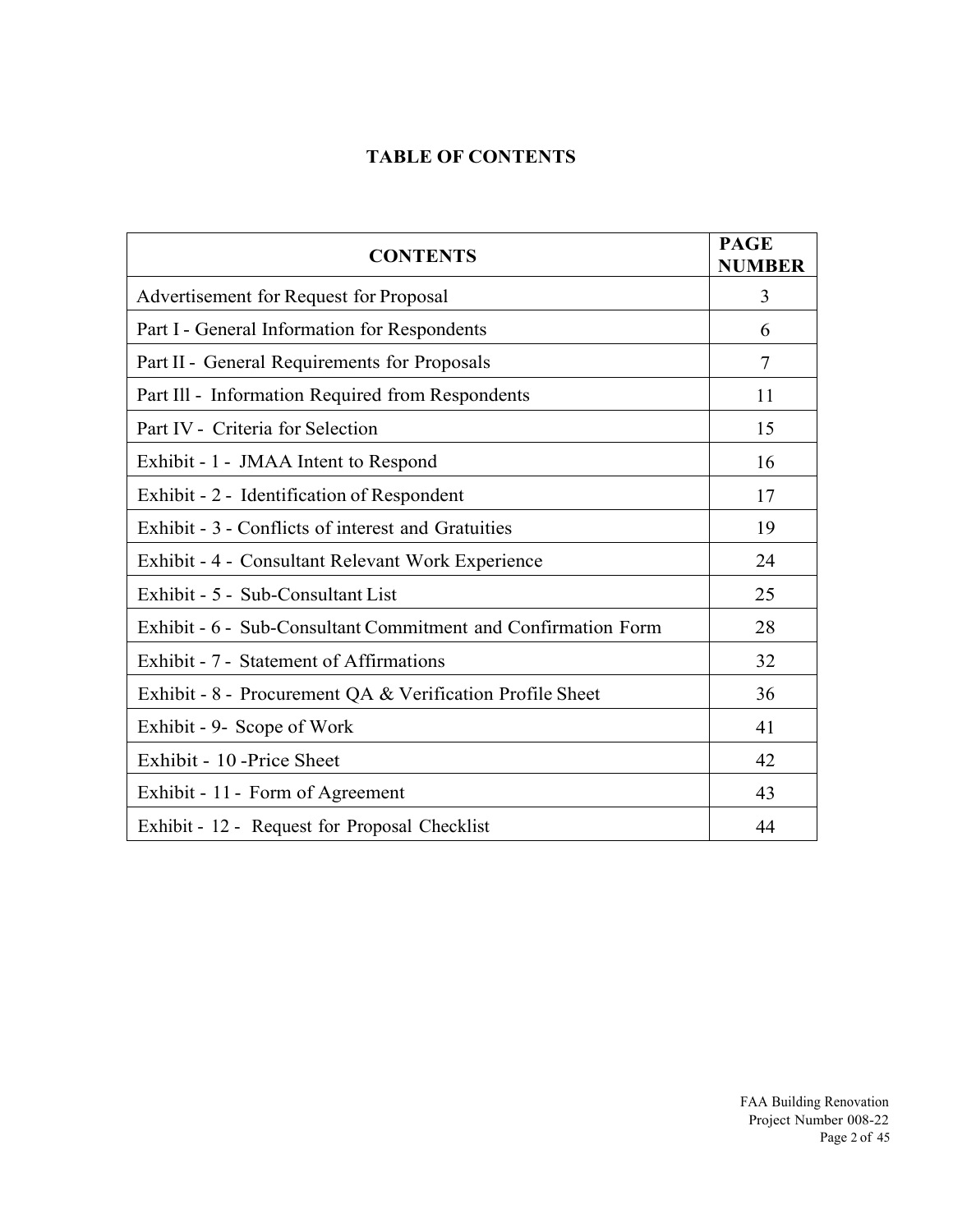# **ADVERTISEMENT FOR PROPOSAL FOR FAA BUILDING RENOVATION BY THE JACKSON MUNICIPAL AIRPORT AUTHORITY PROJECT NO. 008-22**

The Jackson Municipal Airport Authority ("JMAA'') is seeking electronic proposals ("Proposal") for FAA Building Renovation (JAN).

Sealed Proposals to perform the services will be accepted at **4:00 p.m. Central Standard Time (CST)** on **Tuesday, May 24, 2022** (the "Proposal Deadline"). Proposal shall be accepted by email, mail, or hand delive1y as follows:

Email: bids@imaa.com

| By mail or hand delivery: | <b>JMAA's Administrative Office, Suite 300</b>      |
|---------------------------|-----------------------------------------------------|
|                           | Main Terminal Building                              |
|                           | Jackson-Medgar Wiley Evers International Airport    |
|                           | 100 International Drive, Jackson, Mississippi 39208 |

The following identification information must be provided with the submission: **(i)** Attention: Marvin Buckhalter, Director of Procurement; **(ii)** the wording: **"FAA Building Renovation, Project No. 008-22."** If the submission is submitted via email, the identification information must be provided in the email subject line. If the submission is submitted by hand delivery or mail, the identification information must be marked on the outside or exterior of the bid envelope or container.

JMAA will not consider any Proposals received after the Deadline for any reason whatsoever. Information for Respondents relating to this Request for Proposals **("RFP")** is on file and open for public inspection at the offices of JMAA. The Information for Respondents contains a copy of the RFP, General Information for Respondents, Information Required from Respondents and Criteria for Selection. Interested persons may obtain a copy of the Information for Respondents from JMAA by contacting Marvin Buckhalter, as follows:

> Jackson Municipal Airport Authority 100 International Drive, Suite 300 Jackson, Mississippi 39298-8109 Attention: Marvin Buckhalter Telephone: (601) 664-3516 Facsimile: (601) 939-3713 Email: mbuckhalter@jmaa.com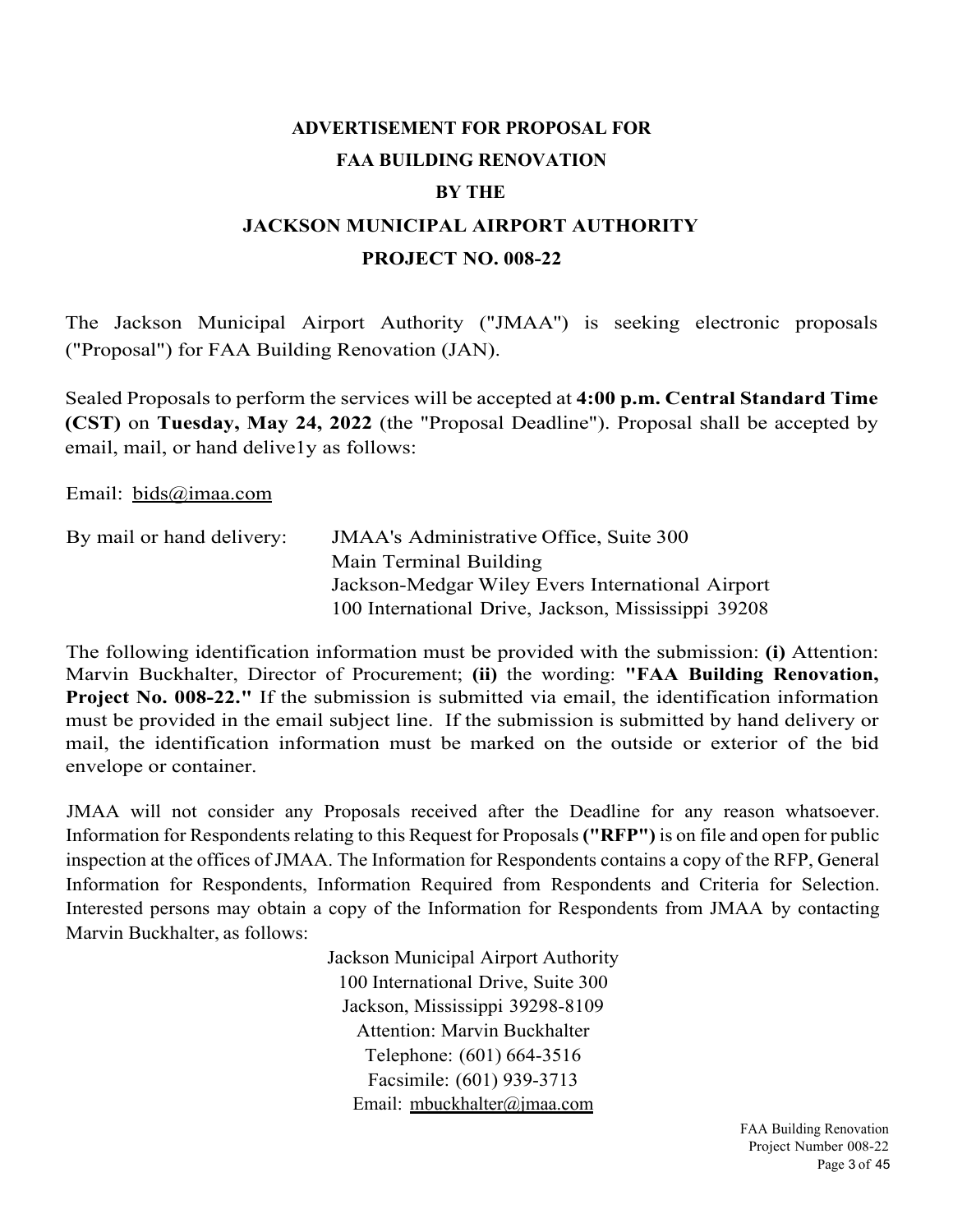or from JMAA's website at JAN | Connecting Jackson to the world, and the world to Jackson (jmaa.com)

Based on the Proposals received and the scoring of each proposal, JMAA will initiate negotiations with the Respondent ranked first. If such negotiations fail to produce an agreement in form and content, satisfactory to JMAA, within a reasonable period of time, then JMAA may reject the first-ranked Respondent and follow the same process with the other Respondents, in the order of their ranking, until a Respondent agrees to and enters into an agreement satisfactory to JMAA.

### **JMAA will hold a Pre-Bid Conference on Friday, May 6, 2022, at 10:00am (CST) using the following login information:**

Link: https://jmaa.zoom.us/s/95968020095

Meeting ID: 959 6802 0095 Passcode: 520966

JMAA reserves the right to reject any and all Proposals, for any reason, any time before execution of a contract with a Respondent selected by JMAA to perform the Services.

JMAA has chosen to not establish a DBE participation goal for this RFP, However, twenty (20) points are potentially available to Respondents submitting an acceptable minority participation proposal for the Services.

JACKSON MUNICIPAL AIRPORT AUTHORITY

Paul A. Brown, Chief Executive Officer

Date: April 20, 2022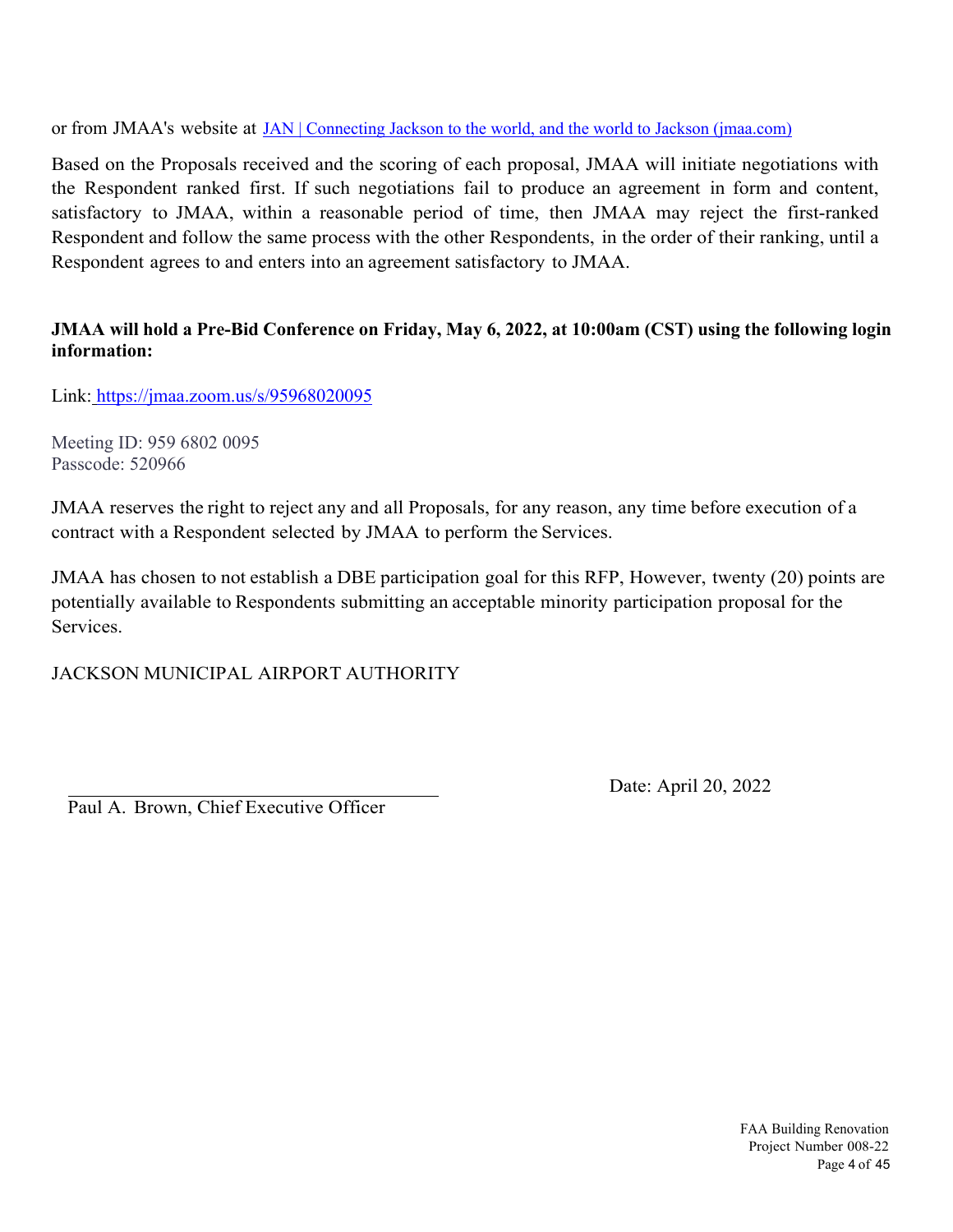## **PUBLICATION DATES**

| <b>Advertisement Date</b> | <b>Media</b>                                                    |
|---------------------------|-----------------------------------------------------------------|
|                           |                                                                 |
| April 20, 2022            | <b>Rankin County News</b>                                       |
| $\&$                      |                                                                 |
| April 27, 2022            |                                                                 |
| April 20, 2022            | La Noticia MS                                                   |
| $\&$                      |                                                                 |
| April 27, 2022            |                                                                 |
| April 21, 2022            | Mississippi Link                                                |
| $\&$                      |                                                                 |
| April 28, 2022            |                                                                 |
| April 21, 2022            | Jackson Advocate                                                |
| $\&$                      |                                                                 |
| April 28, 2022            |                                                                 |
| April 20, 2022            | MS Procurement Technical Assistance Program                     |
| $\&$                      | Website: http://www.mscpc.com                                   |
| April 27, 2022            |                                                                 |
|                           | Airport Minority Advisory Council (AMAC)                        |
| April 20, 2022            | Website: https: www.amac-org.com                                |
|                           |                                                                 |
| April 20, 2022            | American Association of Airport Executives Website              |
|                           | https://www.aaaedocs.org/publications/business_opportunities    |
|                           |                                                                 |
| April 20, 2022            | Airports Council International - North America (ACI-NA) Website |
|                           | https://airportscouncil.org/rfp-1ist                            |
| April 20, 2022            | Mississippi Today https://mississippitoday.org/                 |
|                           |                                                                 |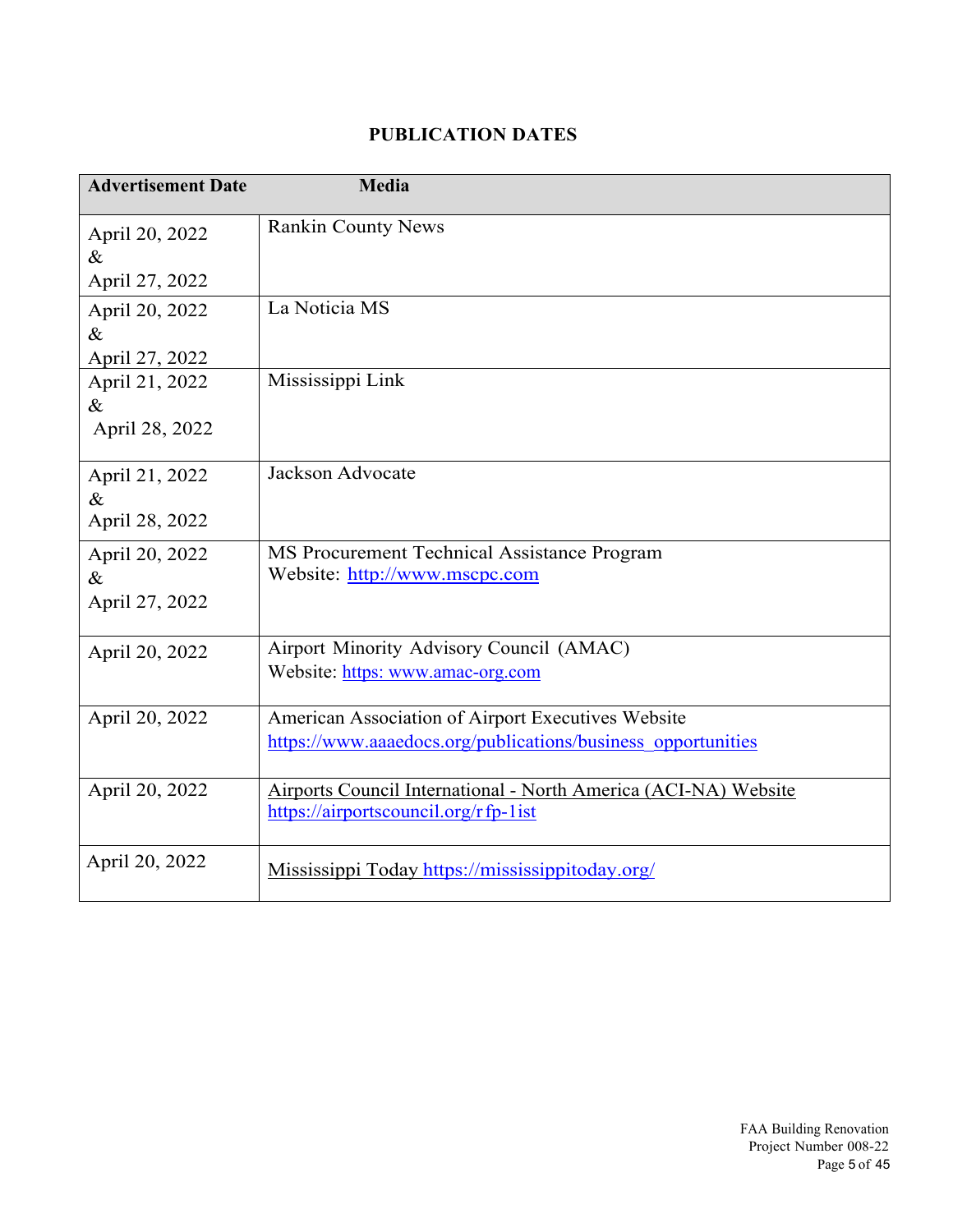### **PART I**. **GENERAL INFORMATION FOR RESPONDENTS**

- 1.1. Issuer: Jackson Municipal Airport Authority. The Jackson Municipal Airport Authority ("JMAA''), a municipal airport authority organized and existing under the Mississippi Airport Authorities Law, Section 61-3-1 et seq., Mississippi Code of 1972, as amended, is the issuer of this Request for Proposal ("RFP").
- 1.2. JMAA's Authorized Contact. JMAA's Contact for this RFP is Marvin Buckhalter. Mr. Buckhalter can be contacted at  $(601)$  664-3516 or mbuckhalter@jmaa.com.

### - **Any unsolicited contact by a Respondent with any member of the Board of Commissioners or JMAA staff not identified in this RFP or the project which is the subject of this RFP shall be grounds for disqualification of the Respondent.**

- 1.3. Disadvantaged Business Enterprises, Minority Owned, Woman Owned, and Small Business Participation. The DBE goal for this project is **30%** (zero).
- 1.4. Purpose of RFP, Scope of Work ("SOW"). JMAA is seeking professionals that will provide services to include design/build renovation for the 20,000 sq. ft. FAA Administrative Building with improvements to include painting, carpeting, HVAC repairs, concrete slab and steps repair, retaining wall demolition and re-installation and as required to renovate damages due to weathering. Project will also include demolition, realignment of anchor bolting and reinstallation of decorative steel curtain and wall at south side of building as well as all other services addressed in the **Scope of Work- Exhibit 9** of this document.
- 1.5. Joint Submissions. Proposals submitted in response to this RFP may be submitted by:
	- 1.5.1 A single Consultant;
	- 1.5.2 A Joint Venture (in which case all joint venture members will be responsible to JMAA for proper performance of the Services); or

A Consultant with Sub-consultants, so long as all information required by this RFP is provided for the Consultant and all Sub-consultants.

- 1.6. Selection Process. After evaluation in accordance with the criteria set forth in PART IV: CRITERIA FOR SELECTION, based on the proposals received and the scoring of each proposal, JMAA will initiate negotiations with the Respondent ranked first. If such negotiations fail to produce an agreement, in form and content, satisfactory to JMAA, within a reasonable period of time, then JMAA may reject the first- ranked Respondent. In that event JMAA will follow the same process with the other Respondents, in the order of their ranking, until a Respondent agrees to and enters into an agreement satisfactory to JMAA.
- 1.7. Presentations. JMAA reserves the right to request that Respondents make on-site presentations prior to final selection. The number of Respondents, if any, invited to present will also be at the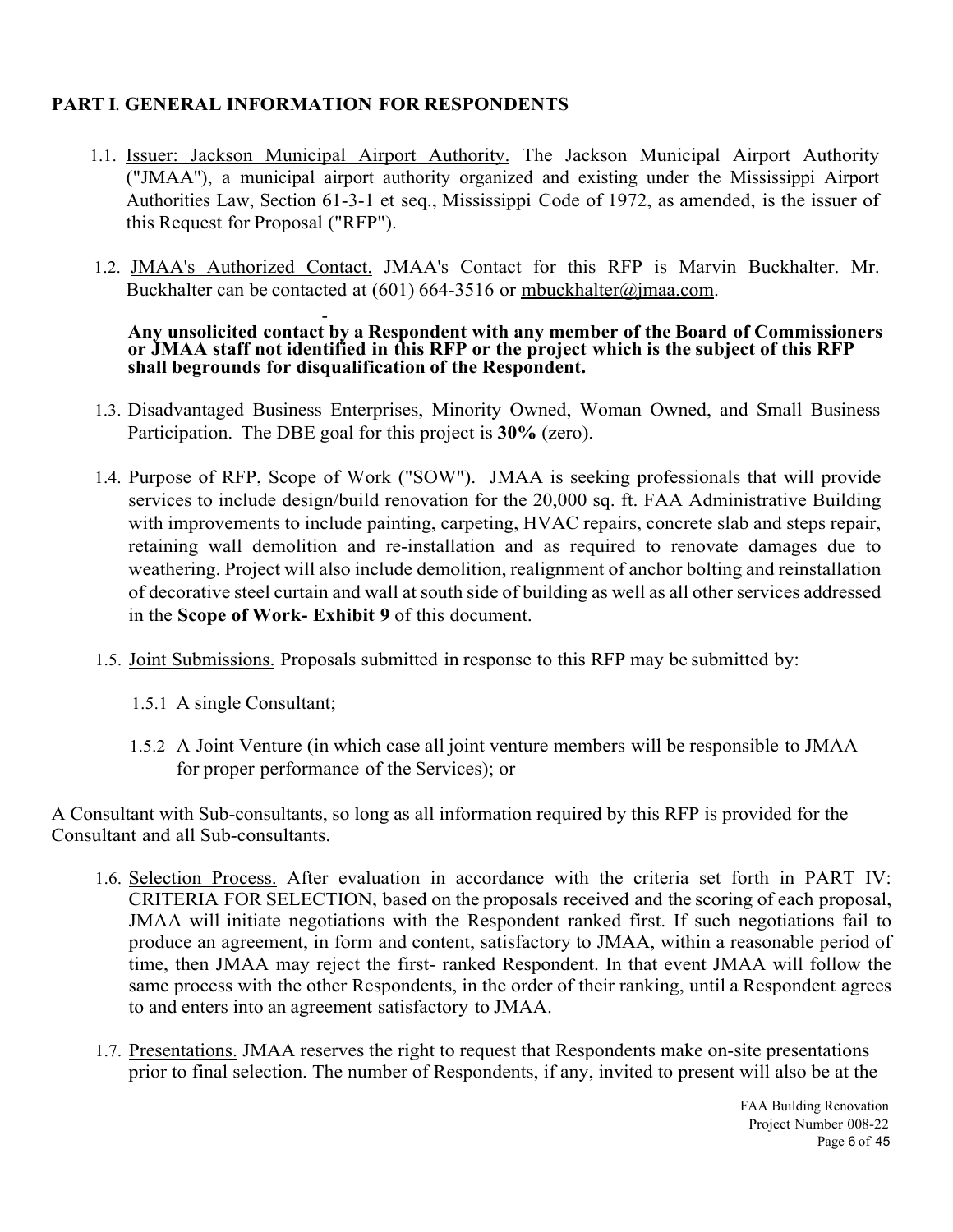discretion of JMAA.

1.8. Other Information. JMAA requires Consultants to execute a Standard Form of Agreement (see **Exhibit 11)** prepared by JMAA, and provide or attest to the following terms: Insurance. JMAA requires Consultants to acquire and maintain, at their own expense, commercial general liability insurance of no less than \$1,000,000.00 each occurrence and \$2,000,000 RFP for FAA Building Renovation aggregate for bodily injury and property damage, including coverage for blanket contractual liability, broad form properly damage, personal injury and bodily injury (including illness, diseaseand death), and products/completed operations. Each policy shall contain a waiver of subrogation in favor of JMAA.

- 1.8.1 Consultants must (i) be responsible for all deductibles and for any inadequacy or absence of coverage; (ii) bear all costs and losses attributable to such deductibles and to coverage limitations; and (iii) have no claim or recourse against JMAA for any costs or loss attributable to such deductibles or to coverage limitations, exclusions or unavailability.
	- 1.8.1.1 Consultants must deliver to JMAA certificates of insurance evidencing the policy limits required hereunder prior to commencing the services governed by the Agreement.
	- 1.8.1.2 Independent Contractor. JMAA requires consultants to:
	- 1.8.1.3 Affirm that they will at all times be regarded as an independent contractor and shall at no time act as the employee or agent of JMAA; See Exhibit 7 for Affirmation form.
	- 1.8.1.4 Agree that nothing contained in any Agreement shall be deemed or construed by JMAA, or any third party as creating the relationship of principal and agent, partners, employer and employee, or any other similar such relationship between JMAA and Consultant; and
	- 1.8.1.5 Affirm that as an Independent Contractor, the Consultant shall not be entitled to participate in any employee benefit or welfare programs offered by or through JMAA including, without limitation, participation in any retirement plan, any worker's compensation insurance coverage, health insurance plan or other benefit.

## **PART II. GENERAL REQUIREMENTS FOR PROPOSALS**

2.1. Deadline. The Proposal must be received at **4:00 p.m. (CST) on Tuesday, May 24, 2022** (the "Proposal Deadline"). JMAA will deem a Proposal received after the Deadline nonresponsive and will reject all late-received Proposals, without review. The opening of any Proposal does not constitute approval by JMAA of such Respondent as a suitable and qualified Respondent.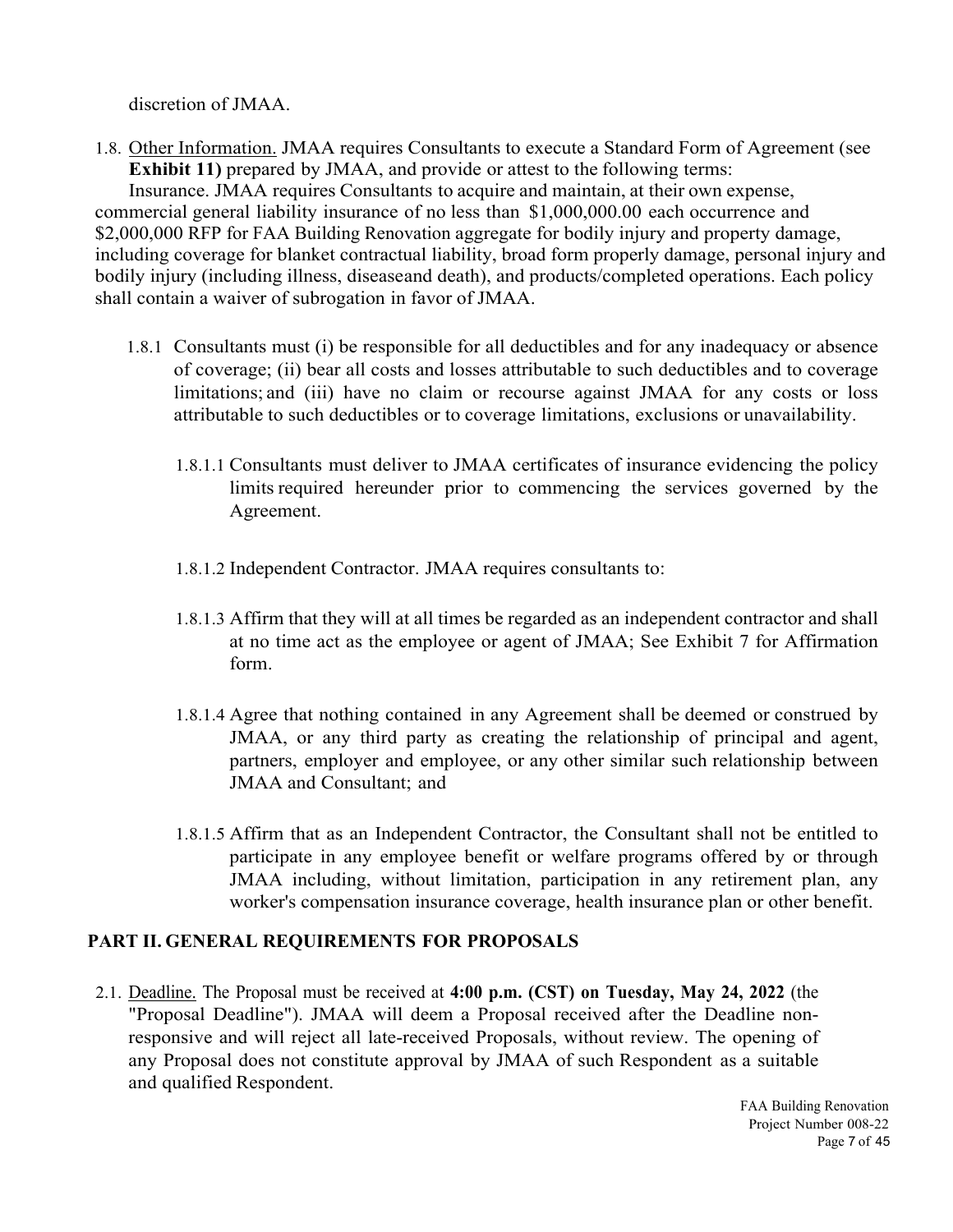### 2.2. Pre-Submission Conference.

## **JMAA will hold a Pre-Bid Conference on Friday, May 6, 2022 at 10:00am (CST) using the following login information:**

Link: https://jmaa.zoom.us/j/6895798393?pwd=TzV2YUtsUEw2QVVLdnovc0hlSWN6QT09

Meeting ID: 689 579 8393 Passcode: 079743

- 2.3. Interpretation of Information and Questions & Requests for Additional Information. Each Respondent should examine the Information for Respondents carefully. All questions must be submitted in writing and delivered via email to JMAA's authorized contact (reference 1.2 of RFP). JMAA Project Name and Project Number must be listed in the subject line. Only interpretations, clarifications or corrections by Addendum issued by Marvin Buckhalter shall be binding on JMAA and the Respondents. The deadline for submitting questions is **Wednesday, May 11, 2022 at 4:00 p.m. (CST).**
- 2.4. References. Using **Exhibit 4**  Contractor Relevant Work Experience Form, Respondent shall provide the names, addresses, and telephone numbers of at least three (3) references in connection with supplying the services requested in this RFP. Each reference should include organizational name, official address, contact person, and title of contact person.
- 2.5. Copies to be Provided. Each Respondent must submit one (1) copy of its entire Proposal (including all attachments and exhibits) in digital format. The digital copy of the Proposal shall be submitted in Adobe\*.pdf (searchable) format via email to bids@imaa.com. JMAA will also receive hand delivered electronic submissions up to the Deadline at JMAA 's administrative offices, Suite 300, Main Terminal Building, Jackson-Medgar Wiley Evers International Airport, 100 International Drive, Jackson, Mississippi 39208. The hand delivered submissions shall be on a flash drive, placed in an envelope clearly marked with the Project Name, Project Number, Respondent's Company Name, and Attention: Marvin Buckhalter.
- 2.6. Formatting and Page Limits. No Proposal may exceed 30 pages, exclusive of appendices. The Respondent's letter of transmittal, table of contents, summaries and introductions shall be included in the 30-page limit. JMAA prefers the Proposals are contained on 8.5" x 11" pages only, with all four margins being at least one inch. All text information in the main part of the Proposal must be in an easily read font. All required forms enclosed as Exhibits in this RFP and references may be included as appendices which will not be counted against the 30-page limitation. The Proposal should be prepared simply and economically and should provide a straightforward and concise description of the Respondent's proposal, including its ability to perform the Services.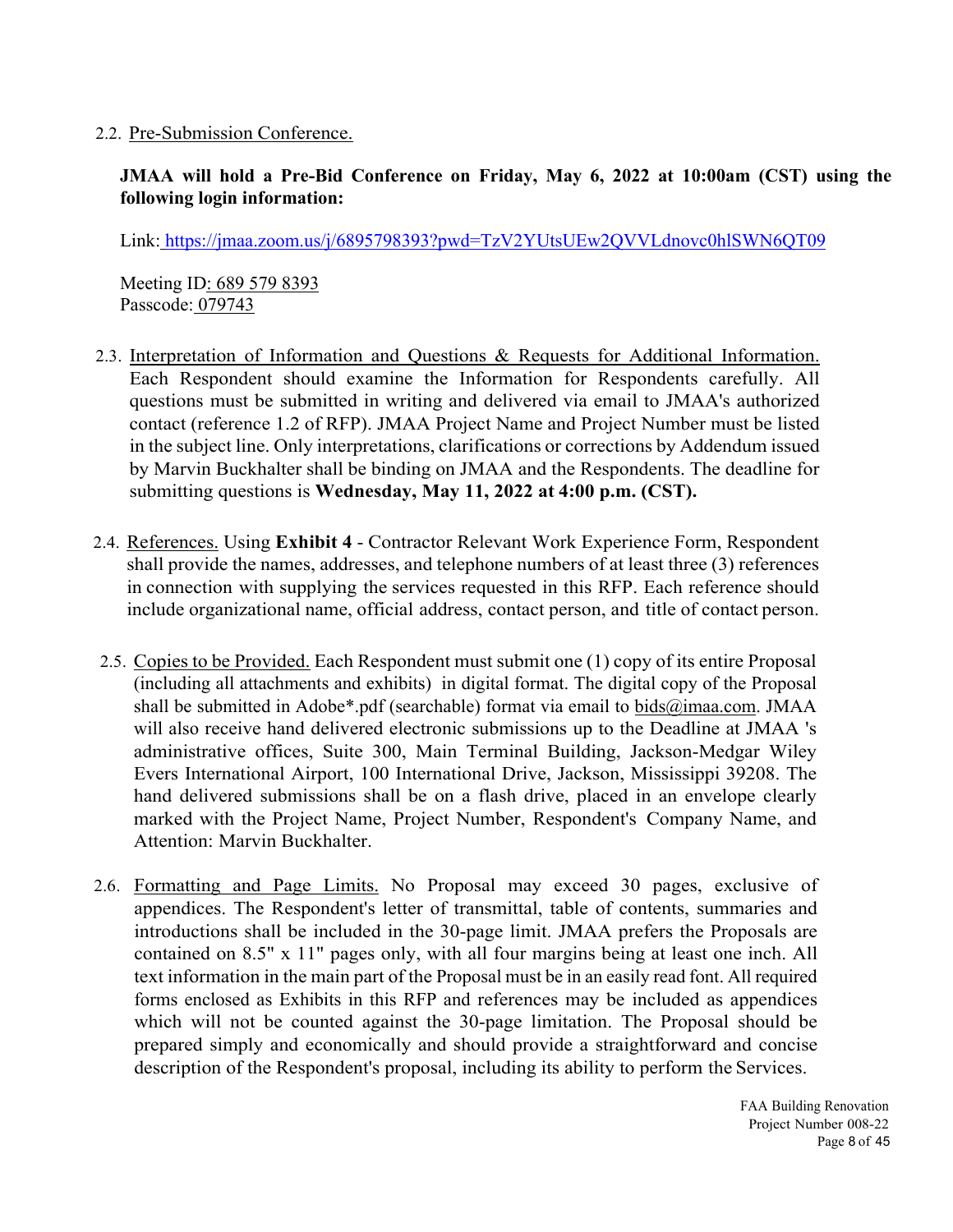- 2.7. Information to be Provided. Proposals must respond to all requirements of the RFP and be sufficient for JMAA to evaluate the qualifications and experience of the Respondent and the Respondent's ability to perform the Services. At a minimum, the information specified in PART III: INFORMATION REQUIRED FROM RESPONDENTS must be presented in the order requested. The information provided in the Proposal must be complete and accurate, and the Proposal must be sworn to (before a notary public) by an officer, partner or member of the Respondent authorized to bind the Respondent.
- 2.8. Acknowledgement of Addenda. Each Respondent must acknowledge receipt of any Addendum to this RFP. Respondent shall do this by including with its Proposal a properly executed Acknowledgment of Receipt of Addendum in the form that accompanies such Addendum, if any.
- 2.9. Statement Must Be Signed. Each Respondent must manually sign and have notarized at least one copy of its Proposal by submitting an Identification of Respondent form attached as **Exhibit 2.**
- 2.10. Representations of Respondent. Each Respondent, by submitting a Proposal, represents that:
	- 2.10.1. It read and understands the Information for Respondents;
	- 2.10.2. Is familiar with the conditions under and the purpose for which the Services will be performed;

Has all professional qualifications, licenses, certifications and registrations necessary to perform the Services and is knowledgeable of and has fully complied with them; and

- 2.10.3. If selected by JMAA, will fully comply with all federal, state and local laws, ordinances, rules and regulations that apply to the Services and Respondent's performance of them.
- 2.11. Investigations. JMAA reserves the right to make any and all investigations, as it deems necessary to establish the competency of any Respondent to perform the Services.
- 2.12. Rejection of Proposals. JMAA reserves the right, in its sole discretion, to reject any and all Proposals and to waive any technicality, informality or irregularity in any Proposals received, for any reason, at any time prior to entering into a contract to perform the Services. Without limiting the foregoing, JMAA specifically reserves the right to reject a Proposal which is incomplete or irregular in any manner.
- 2.13. Agreement. The selected Respondent will be required to enter into JMAA's standard form agreement, **Exhibit 11.** The Agreement will contain, among other things, an agreement to perform the Services in accordance with standards of the industry, provisions required by applicable law and such other terms and conditions, as JMAA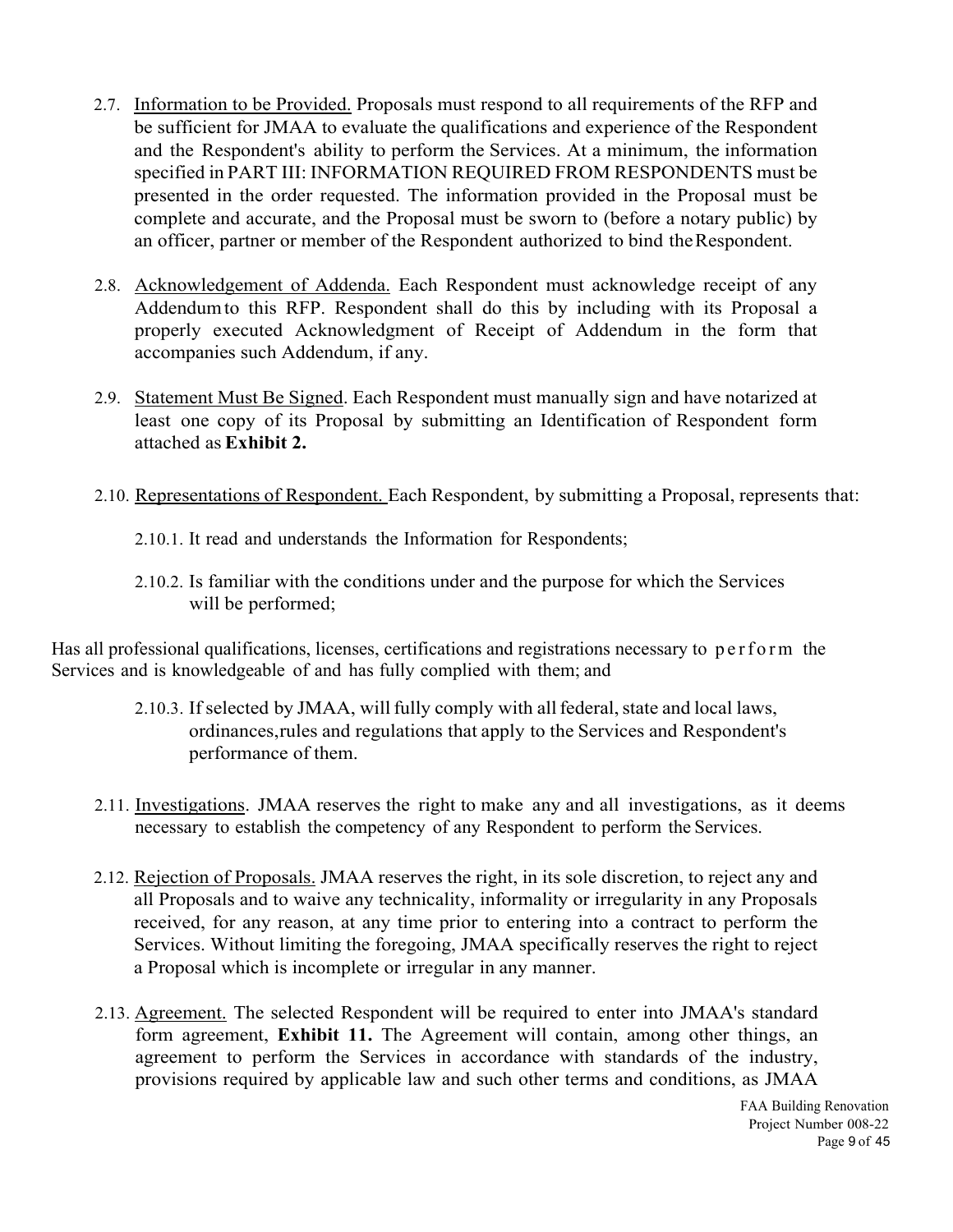deems appropriate. In no event will the Agreement contain any provision which (i) limits the Consultant's liability to JMAA or (ii) indemnifies the Consultant for the acts of JMAA or others.

- 2.14. Compensation. JMAA will select a Respondent based on the overall evaluation criteria identified in Part IV. Respondent shall provide not-to-exceed (NTE) service fees for each of (1) Annual Financial Audit; (2) On Call Consulting Services. Respondent must submit hourly rates for each discipline to support the project, estimated hours and estimated expense information with their Proposal. JMAA will negotiate the contract at a total NTE contract value. The fee arrangement should include all components identified in **Exhibit 10** - Price Sheet.
- 2.15. Costs Incurred by Respondents Prior to Execution of an Agreement. JMAA will not be responsible for any costs incurred by any Respondent in preparation of its Proposal. Further, JMAA will not be responsible for any costs incurred by the selected Respondent under any agreement prior to the effective date of the Agreement.
- 2.16. Disclosure of Response Contents. All materials submitted in response to this RFP will be the property of JMAA and may be held by JMAA or returned to each respective Respondent, at JMAA's sole discretion. In preparing its Proposal, each Respondent should be aware that some or all of its Proposal may be subject to public inspection and/or reproduction under the Mississippi Public Records Law, § 25-61-1 et seq., Mississippi Code of 1972, as amended.
- 2.17. Nondiscrimination. By submitting a Proposal, each Respondent agrees that it understands that JMAA is an equal opportunity employer. It is the policy of JMAA to comply with all applicable portions of Title VI of the Civil Rights Act of 1964, as amended; Executive Order 11246, as amended and as supplemented by Department of Labor Regulations (41 CFR Part 60), and 49 CFR Part 21, as amended, which prohibits unlawful discrimination based on race, color, creed, sex, age, national origin, physical handicap, or disability. The Agreement will require that the Respondent (and all subconsultants) represent and warrant to JMAA that it (and they) will comply with all applicable provisions of Title VI of the Civil Rights Act of 1964, as amended; Executive Order 11246, as amended and as supplemented by Department of Labor Regulations (41 CFR Part 60), and 49 CFR Part 21, as amended, and all other laws, rules and regulations prohibiting discrimination.
- 2.18. Disadvantaged Business Enterprises, Minority Owned, Woman Owned, and Small Business Participation. It is the policy of JMAA that maximum opportunity to participate in performance of the Services is provided to all certified firms.
- 2.19. Fair Labor Standards Act. All contracts and subcontracts that result from this solicitation incorporate by reference the provisions of 29 CFR part 201, the Federal Fair Labor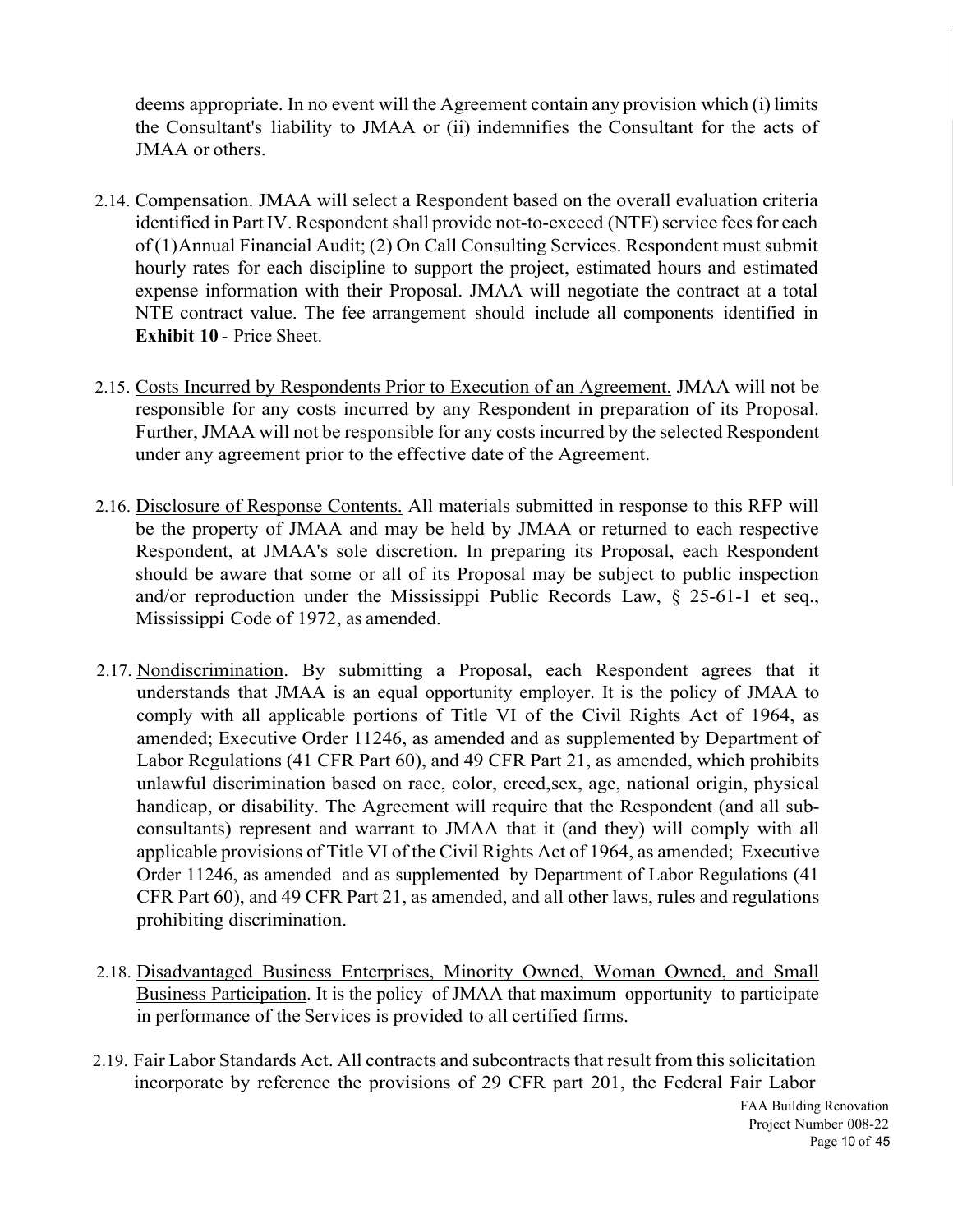Standards Act (FLSA), with the same force and effect as if given in full text. The FLSA sets minimum wage, overtime pay, recordkeeping, and child labor standards for full and part time workers.

The Consultant has full responsibility to monitor compliance to the referenced statute or regulation. The Consultant must address any claims or disputes that arise from this requirement directly with the U.S. Department of Labor- Wage and Hour Division.

2.20. Conflicts of Interest and Gratuities. Each Respondent must complete, execute and submit a Jackson Municipal Airport Authority Certification Regarding Gratuities with its Proposal. Failure to execute and submit the Certification attached as **Exhibit 3** to this RFP will be grounds for rejection of the Respondent's Proposal without review or consideration by JMAA.

### **PART III. INFORMATION REQUIRED FROM RESPONDENTS**

- 3.1. Required Information. To be selected, a Proposal must demonstrate that the Respondent is highly qualified by expertise and experience to perform the Services. A Proposal should emphasize the Respondent's qualifications and experience regarding all aspects of the Services. At a minimum, all of the following information **MUST** be furnished by each Respondent, as part of its Proposal. The information provided must be complete and accurate. Any omission, inaccuracy, or misstatement may be cause for rejection of the Proposal.
- 3.2. Identification of Respondent.
	- 3.2.1. Cover Letter.
	- 3.2.2. Full, correct, legal name and type of business entity of the Respondent, and, if applicable the Respondent's state of incorporation or organization. (NOTE: The Respondent awarded the Services, if a corporation, limited partnership or limited liability company, will be required to be authorized by the Mississippi Secretary of State to do business in the State of Mississippi and be in good standing at all times while performing the Services.)
	- 3.2.3.Street and Mailing address of the Respondent.
	- 3.2.4. Name of the Respondent's representative for purposes of notice for other communications regarding the RFP.
	- 3.2.5.If the address of the Respondent or name of the Respondent's representative, for purposes of notice or other communications regarding the Agreement will be different from the above, such other address or name must be provided.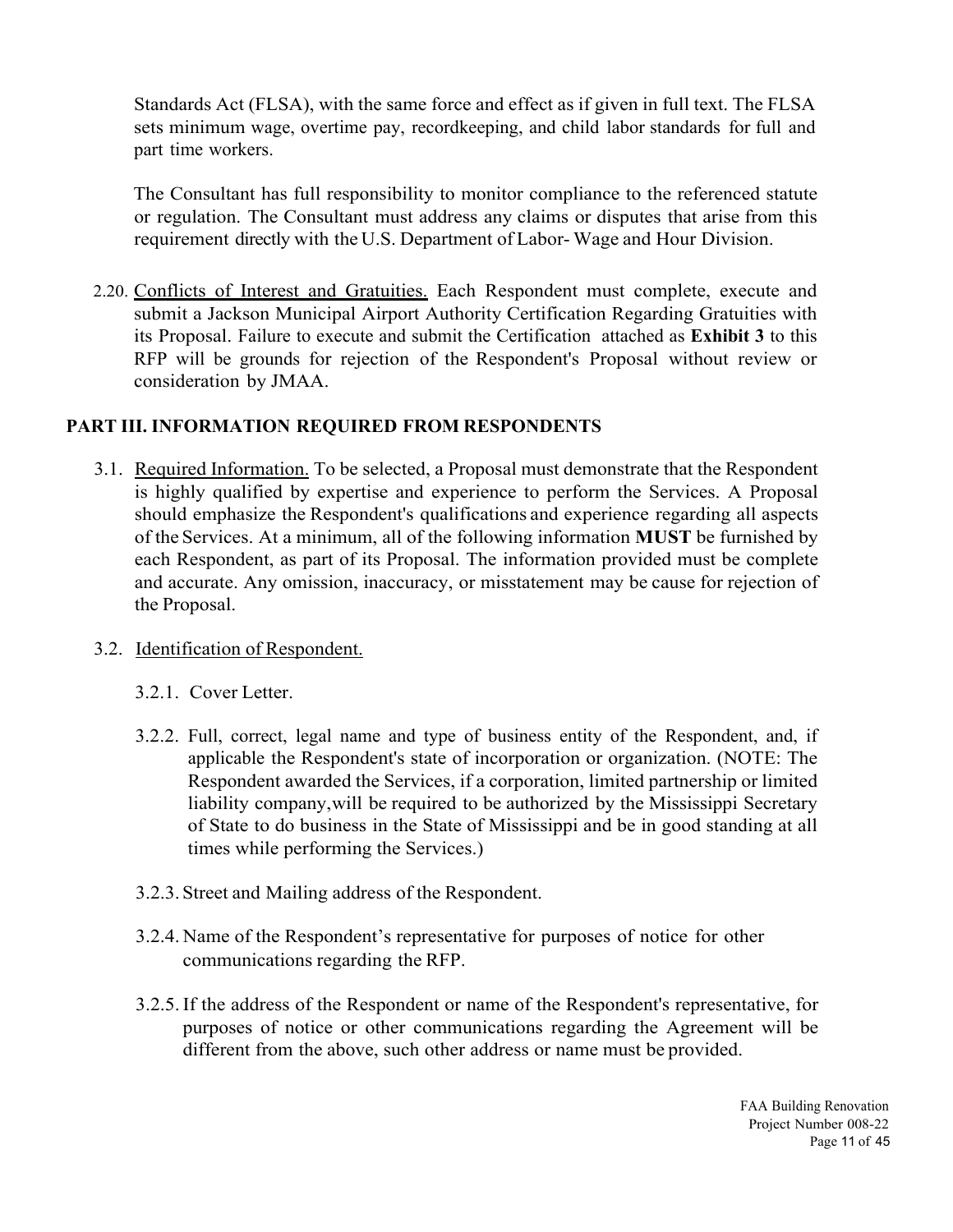- 3.2.6. Telephone and facsimile numbers, and email address for the Respondent and, if different, for the Respondent's representative regarding the Proposal and the Agreement.
- 3.2.7. Name, titles and business address of each director, senior officer and any shareholder, partner or member having, owning or controlling 130% or more ownership interest in the Respondent.
- 3.3. Organizational Summary. An organizational summary of the Respondent to include the following:
	- 3.3.1. A description of the Respondent's organization, including addresses of all central, branchor satellite offices; the number of employees; all major divisions and areas of expertise;
	- 3.3.2. A description of the key personnel the Respondent will utilize to perform the Services, including education, professional qualifications, and length of service, special expertise, and experience of the key personnel.
- 3.4. Licenses. Before execution of an Agreement with JMAA, Respondent must be registered to do business in the State of Mississippi as required by the Mississippi Secretary of State and obtain and maintain a City of Jackson Business Privilege License.
- 3.5. Experience. Each Respondent must include, with this proposal, examples of work product from not less than three (3) projects similar in scope as described in the Scope of Work in this RFP, where the proposed key personnel have had direct involvement.
- 3.6. DBE Participation. JMAA has chosen to not establish a DBE participation goal for this RFP. However, twenty (20) points are potentially available to Respondents submitting an acceptable minority participation proposal for the Services.

### 3.7. Terminated Contracts, Forfeiture, Bankruptcies, Etc., State the following by completing **Exhibit 7:**

- 3.7.1. Regarding all contracts of the Respondent (or any subsidiary, parent or affiliate of the Respondent) for services, similar to the Services sought by the RFP that were terminated, either voluntarily or involuntarily, prior to the expiration of their respective terms during the past five (5) years: the name, location and address of the other party(ies) to said contracts, if any, and the date(s) of termination;
- 3.7.2.Regarding any forfeited or canceled sureties or bonds within the past five (5) years, the name and address of the surety and date of the forfeiture or cancellation;
- 3.7.3. A detailed description of any judgments and any pending or threatened lawsuits involving Respondent (or any wholly-owned subsidiary, parent or affiliate of the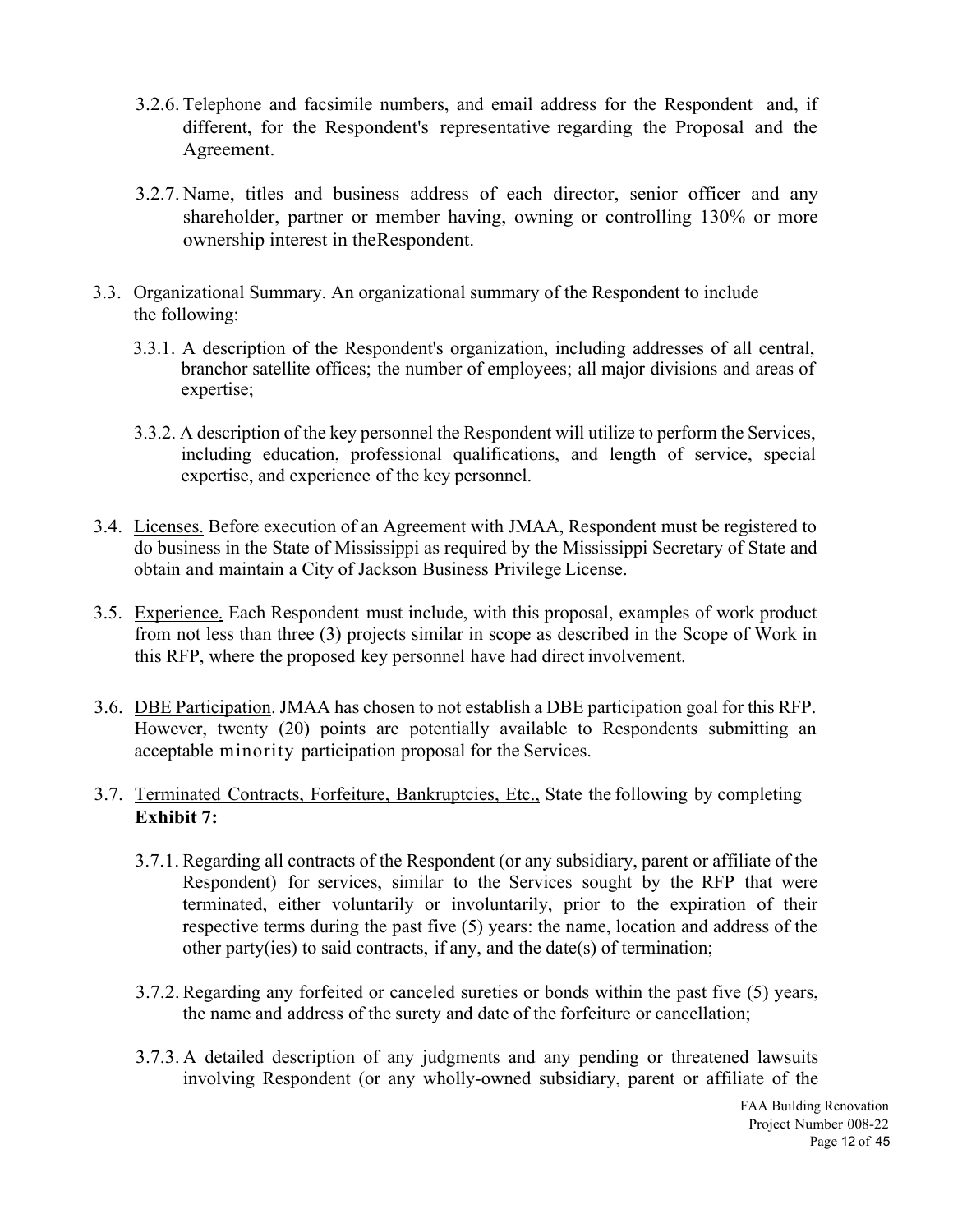Respondent) during the past five (5) years for work or services similar to the Services sought by this RFP;

- 3.7.4. A description, date of filing and court address for any petition in bankruptcy filed by or against the Respondent (or any wholly owned subsidiary, parent or affiliate of the Respondent) during the past five (5) years.
- 3.8. Staffing. Respondent shall affirm and provide supporting evidence that the Respondent's organization is sufficiently staffed and capable to perform the Services properly and fully.
- 3.9. Expertise and Special Knowledge. In the event certain features of the Services are of such complexity and nature as to require specialized or expert assistance, Respondent shall affirm that the Respondent's organization or team is sufficiently staffed with such specialists. However, if it will be necessary to associate with others to provide the specialized or expert assistance, a full description and identification of the person(s)/entity(ies) that will be associated and a description of the services she/he will perform shall be provided.
- 3.10.Insurance Requirements for Contract Award.
	- 3.10.1. JMAA requires Consultants to maintain, at its own expense, insurance in accordance with the following throughout the term of an agreement:
		- 3.10.1.1. Professional liability insurance in an amount of \$1,000,000.00 per claim;
		- 3.10.1.2. Commercial General Liability Insurance in an amount of \$1,000,000.00 per occurrence and \$2,000,000.00 aggregate, including coverage for blanket contractual liability, broad form property damage, personal and bodily injury, and products/completed operations;
		- 3.10.1.3. If any vehicles will be operated at or as part of the Services, Comprehensive automobile liability insurance, including hired and nonowned vehicles, with a combined single limit of not less than \$1,000,000.00, covering bodily injury and property damage; and
		- 3.10.1.4. Workers' Compensation Insurance in such amounts as may be required pursuant to the Mississippi Workers' Compensation Act and Employers Liability Insurance with limits of \$500,000.00 each disease, disease aggregate and each accident.
	- 3.10.2. All insurance policies required shall be issued by a solvent insurance company or companies admitted or licensed to write such insurance in Mississippi; shall name JMAA as an additional insured; and shall contain a waiver of subrogation in favor of JMAA.
	- 3.10.3.Without limiting the foregoing, Consultant's policy or policies of insurance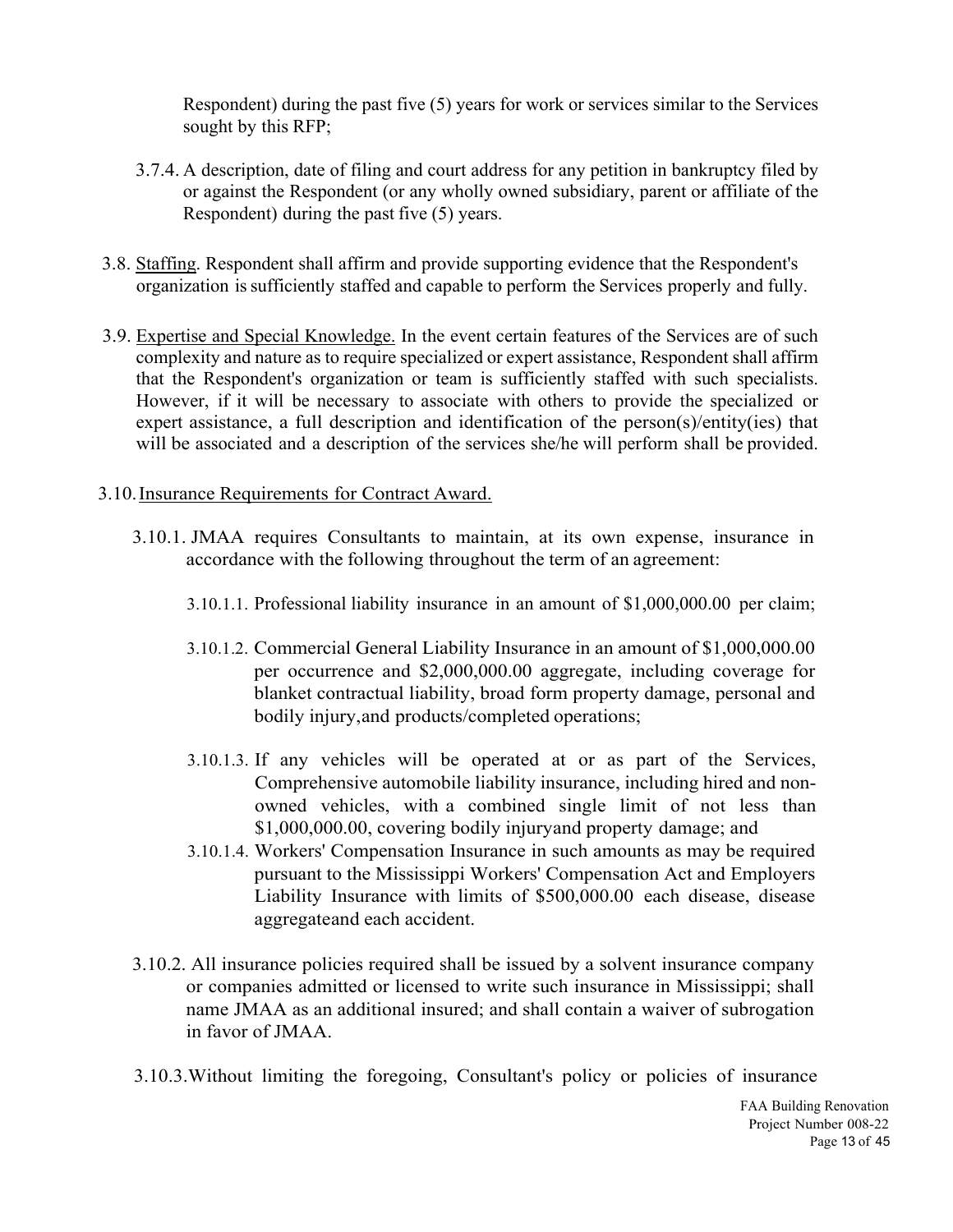required hereunder shall contain blanket contractual insurance coverage so as to protect JMAA's interests. Each policy requires at least thirty (30) days prior written notice to JMAA before modification or termination and shall contain a waiver of subrogation in favor of JMAA.

- 3.10.4. Consultant shall be responsible for all deductibles and for any inadequacy or absence of coverage. Consultant shall bear all costs and losses attributable to such deductibles and to coverage limitations. Consultant shall have no claim or recourse against JMAA for any costs or loss attributable to such deductibles or to coverage limitations, exclusions or unavailability.
- 3.10.5. Consultant shall deliver certificates evidencing the insurance required hereunder promptly upon execution of an agreement and such other times upon JMAA's request.
- 3.11.Independent Consultant. Respondent shall affirm that **Exhibit** 7:
	- 3.11.1. At all times it will be regarded as an independent Consultant and shall at no time act as the employee or agent of JMAA;
	- 3.11.2. Nothing contained in any Agreement shall be deemed or construed by JMAA, Respondent or any third party as creating the relationship of principal and agent, partners, employer and employee, or any other similar such relationship between JMAA and Respondent; and
	- 3.11.3. It shall not be entitled to participate in any employee benefit or welfare programs offered by or through JMAA including, without limitation, participation in any retirement plan, any workers compensation insurance coverage, health insurance plan or other benefit.
- 3.12. Governing Law, Jurisdiction and Venue. Respondent shall affirm that this Agreement, and the rights and obligations of JMAA and Respondent hereunder, shall be governed by and construed in accordance with the laws of the State of Mississippi, without regard to the principles of conflict of law, and venue shall be solely in a Mississippi state court of competent jurisdiction for any lawsuit or litigation, of any type or nature, arising out of and/or regarding this Agreement. **(Exhibit 11)**
- 3.13. Attorneys' Fees. Respondent shall affirm that as to any action that shall be brought on account of any breach of or to enforce or interpret any of the terms, covenants or conditions of this Agreement, the prevailing party shall be entitled to recover, as part of its costs, its actual and reasonable attorneys' fees.
- 3.14. Sub-Consultant Commitment and Confirmation. Should a Respondent use a subconsultant, then the Respondent must complete and submit a Sub-Consultant Commitment and Confirmation form as provided in **Exhibit 6,** as part of its Proposal.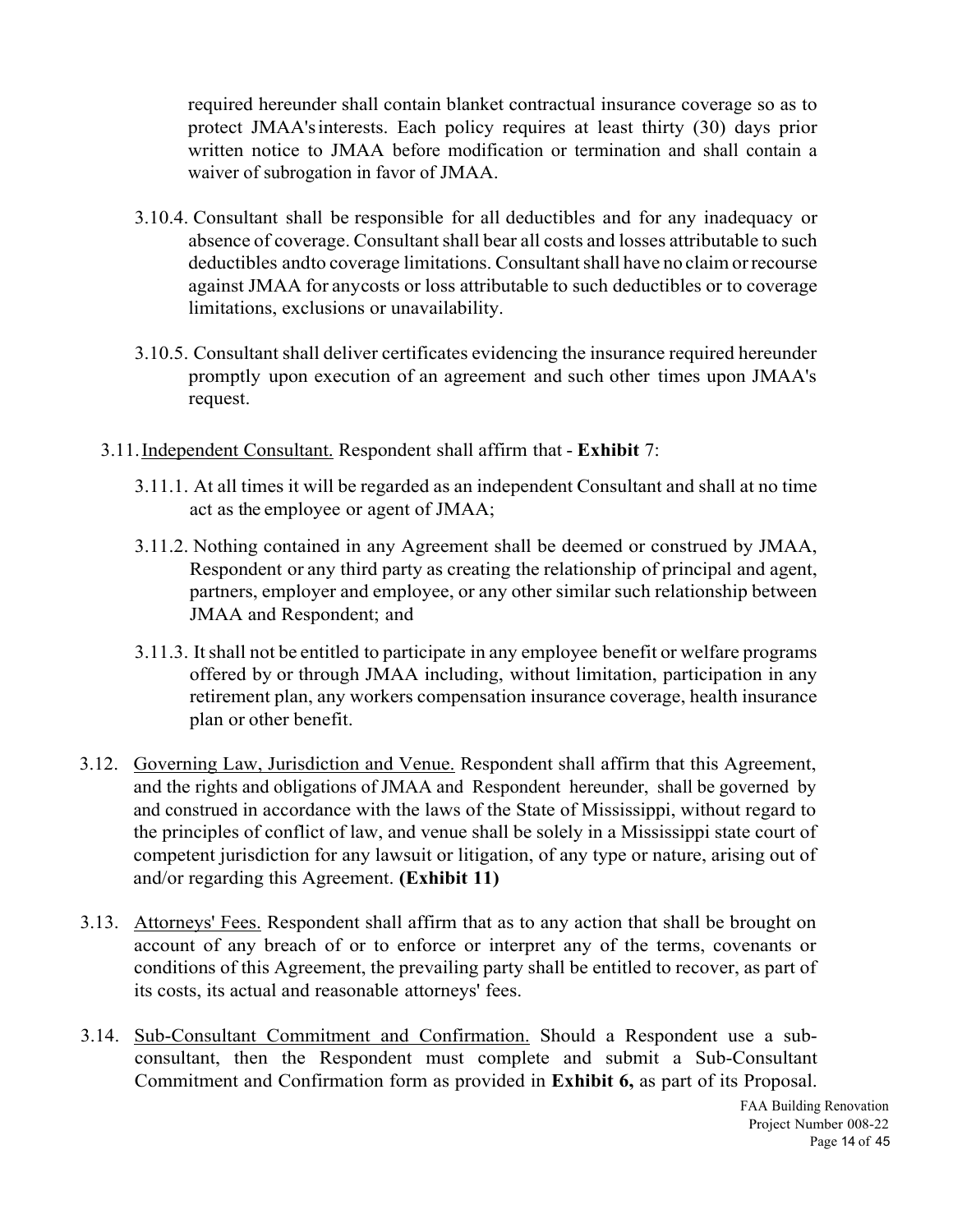The form must be signed by the Respondent and each sub-consultant (DBE and non-DBE) proposed for utilization as part of the Services.

3.15. Other Information. Any other information the Respondent wishes to submit to JMAA for consideration in evaluating the Respondent's Proposal.

## **Part IV. - CRITERIA FOR SELECTION**

- 3.1. All submissions per Part II, GENERAL REQUIREMENTS FOR PROPOSALS, received before the Deadline will be reviewed and evaluated by JMAA.
	- 3.1.1. Respondents will be selected by JMAA in priority order for negotiation of the Agreement, based on JMAA's determination, in its sole discretion, as to the Respondent best qualified to perform the Services.
	- 3.1.2. Responses shall be evaluated according to the criteria listed in Table I below:
- 3.2. Criteria. All Proposals received before the Deadline will be reviewed and evaluated by JMAA. Respondents will be selected by JMAA in priority order for negotiation of the Agreement, based on JMAA's determination, in its sole discretion, as to the Respondent best qualified to perform the Services. Responses shall be evaluated according to the criteria listed below, in order of importance, from highest to lowest with maximum points to be awarded listed.

| <b>Scoring Criteria</b>                                                                                                             | <b>Total Points</b> |
|-------------------------------------------------------------------------------------------------------------------------------------|---------------------|
|                                                                                                                                     | Available           |
| 1. Experience: Direct professional project experience with projects of<br>the same or similar type, scope and complexity.           | 25                  |
| 2. Qualifications: Professional licensure as required by the scope of<br>work.                                                      | 10                  |
| 3. Minority Participation: Disadvantaged Business, Minority Owned,<br>Woman Owned, and Small Business Enterprises                   | 20                  |
| 4. Capacity: Exhibited by Proposed Project Plan and Schedule<br>5. Organization of Submission: Clarity of submission & all required | 20                  |
| documents.                                                                                                                          | 15                  |
| 6. Fees                                                                                                                             | 10                  |
| TOTAL                                                                                                                               | 100                 |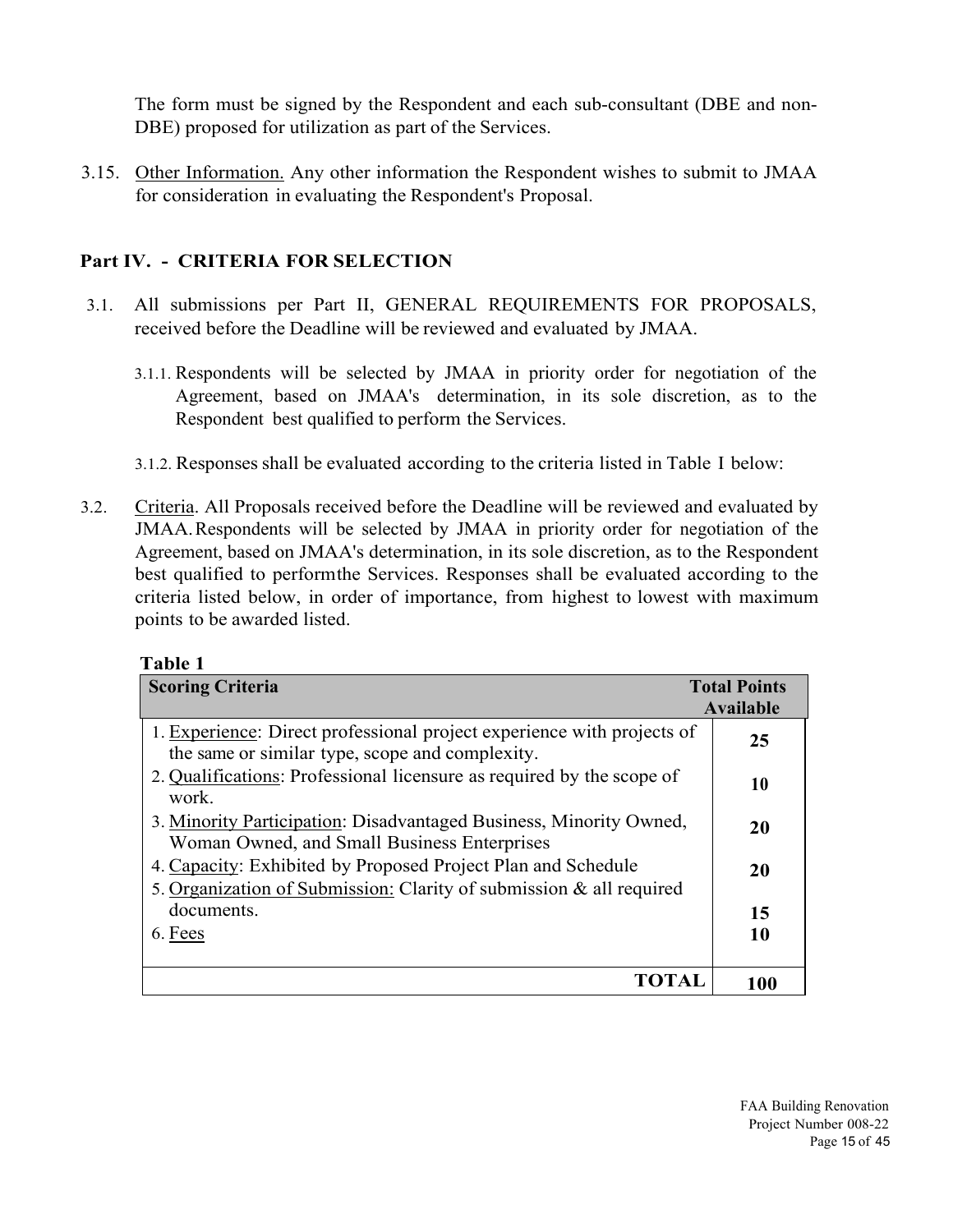### **INTENT TO RESPOND FORM**

This form acknowledges your receipt and states whether your firm intend to provide or not provide a submission.

|                                    | Disadvantaged Business Enterprise (DBE) Status (please check one): |                                                                                                                                                                                                                                |
|------------------------------------|--------------------------------------------------------------------|--------------------------------------------------------------------------------------------------------------------------------------------------------------------------------------------------------------------------------|
| Enterprise<br>$\Box$ SBA S(a)      | □Minority/Woman Business Enterprise                                | □ Certified Disadvantaged Business △ □ Minority/Woman Business<br>$\Box$ Non-DBE                                                                                                                                               |
| If No, please state the reason(s). | Do you plan to provide a submission (please check one)? "Yes       | $\degree$ No                                                                                                                                                                                                                   |
|                                    |                                                                    |                                                                                                                                                                                                                                |
|                                    |                                                                    |                                                                                                                                                                                                                                |
|                                    |                                                                    |                                                                                                                                                                                                                                |
|                                    |                                                                    |                                                                                                                                                                                                                                |
|                                    |                                                                    |                                                                                                                                                                                                                                |
|                                    |                                                                    | Point of Contact Signature: Manual Accounts of Contact Signature:                                                                                                                                                              |
|                                    |                                                                    | Point of Contact Name: Manual Contract Name and Secretary Annual Contract Order of Contact Name:                                                                                                                               |
|                                    |                                                                    |                                                                                                                                                                                                                                |
|                                    |                                                                    |                                                                                                                                                                                                                                |
|                                    |                                                                    | Email Address: No. 1998. The Contract of the Contract of the Contract of the Contract of the Contract of the Contract of the Contract of the Contract of the Contract of the Contract of the Contract of the Contract of the C |
|                                    |                                                                    |                                                                                                                                                                                                                                |

**Please return this form to** Marvin Buckhalter at mbuckhalter@jmaa.com by **4:00 p.m. CST on Wednesday, May 14, 2022.**

> FAA Building Renovation Project Number 008-22 Page 16 of 45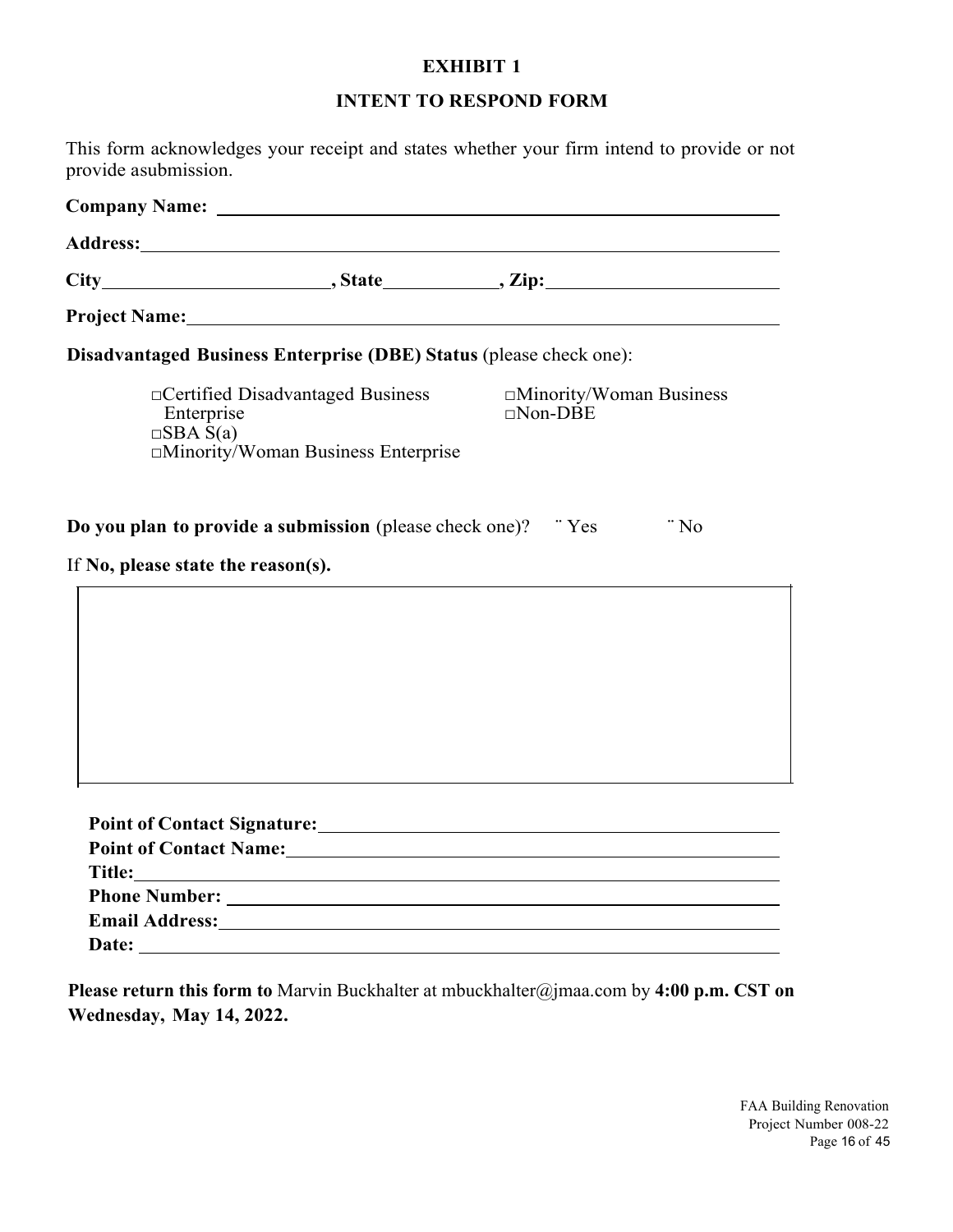### **IDENTIFICATION OF RESPONDENT**

|    |                                                           | 1. Respondent's full legal name is:                                                                                                                                                               |
|----|-----------------------------------------------------------|---------------------------------------------------------------------------------------------------------------------------------------------------------------------------------------------------|
| 2. | Respondent is (mark one):                                 |                                                                                                                                                                                                   |
|    | $\Box$ Corporation                                        | $\Box$ Individual                                                                                                                                                                                 |
|    | □Limited Partnership                                      | □General Partnership                                                                                                                                                                              |
|    | $\Box$ Limited Liability                                  | □Other Company                                                                                                                                                                                    |
|    |                                                           |                                                                                                                                                                                                   |
| 3. | Respondent's street and mailing addresses are as follows: |                                                                                                                                                                                                   |
|    | <b>Street Address</b>                                     | <b>Mailing Address</b><br><u> 1989 - Johann Harry Harry Harry Harry Harry Harry Harry Harry Harry Harry Harry Harry Harry Harry Harry Harry</u>                                                   |
| 4. |                                                           | <u> 1989 - Andrea Santana, Amerikaansk politiker (* 1908)</u><br><u> 2002 - Andrea Andrew Maria (b. 1982)</u><br>Respondent's representative regarding this Proposal is: ________________________ |
|    |                                                           |                                                                                                                                                                                                   |
| 5. |                                                           | Telephone number, facsimile number, and e-mail address for Respondent's representative:                                                                                                           |
|    | Telephone number:                                         | <u> 1999 - Johann Stoff, amerikansk politiker (d. 1989)</u>                                                                                                                                       |
|    | Facsimile number:                                         |                                                                                                                                                                                                   |
|    | E-mail address:                                           |                                                                                                                                                                                                   |
|    | $\epsilon$ $\Lambda$ frame objections.                    |                                                                                                                                                                                                   |

- 6. Affirmations:
	- □ I affirm that if selected for the Services in this Request for Proposals, the insurance requirements established in Part III, Information Required from Respondents, Section 3.10 will be met and Certificates of Insurance shall be provided to JMAA with JMAA listed as additional insured prior to execution of an Agreement.
	- $\Box$  I affirm that if selected for the Services in this Request for Proposal, I or my company will register to conduct business with the Mississippi Secretary of State as established in Part III, Information Required from Respondents, Section 3.4 prior to execution of an Agreement.
	- $\Box$  I affirm that if selected for the Services in this Request for Proposal, I or my company will obtain a City of Jackson Mississippi Business Privilege License as established in Part III, Information Required from Respondents, Section 3.4 prior to execution of an Agreement.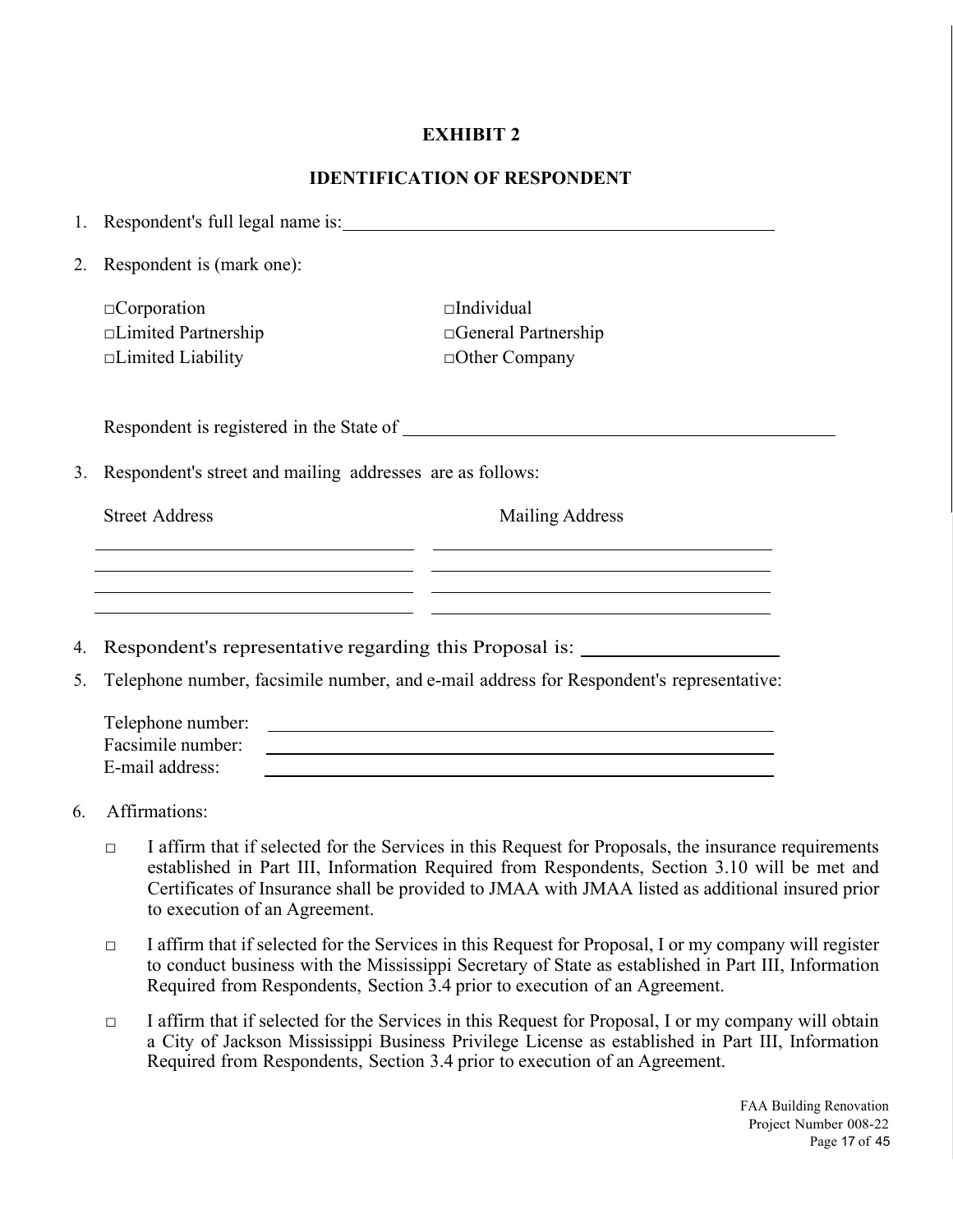The undersigned hereby represents everything in this Proposal is true, correct and complete.

The undersigned acknowledges and agrees that JMAA reserves the right to reject any and all Proposals, to readvertise for Services, and to waive any informalities, technicalities, and irregularities in the Proposals received at any time prior to execution of the Agreement for any reason.

Date:

Respectfully submitted,

**RESPONDENT**:

Legal Name of Respondent

Signature

Printed Name of Signatory

Title of Signatory

STATE OF COUNTY OF

 PERSONALLY APPEARED BEFORE ME, the undersigned authority in and for the said County and State, on this day of 2022 within my jurisdiction, the within named (Name), who acknowledged that he/she is<br>(Title) of (Company Name), and that for \_\_\_\_\_\_\_\_\_\_\_\_\_\_\_\_\_\_\_\_\_\_\_\_\_\_\_\_\_ (Title) of \_\_\_\_\_\_\_\_\_\_\_\_\_\_\_\_\_\_\_(Company Name), and that for and on behalf of said Company, and as its act and deed, he/she executed the above and foregoing instrument, after first having been duly authorized by said Company so to do.

Notary Public

My Commission Expires:

**(S E A L)** 

 $\overline{a}$ 

FAA Building Renovation Project Number 008-22 Page 18 of 45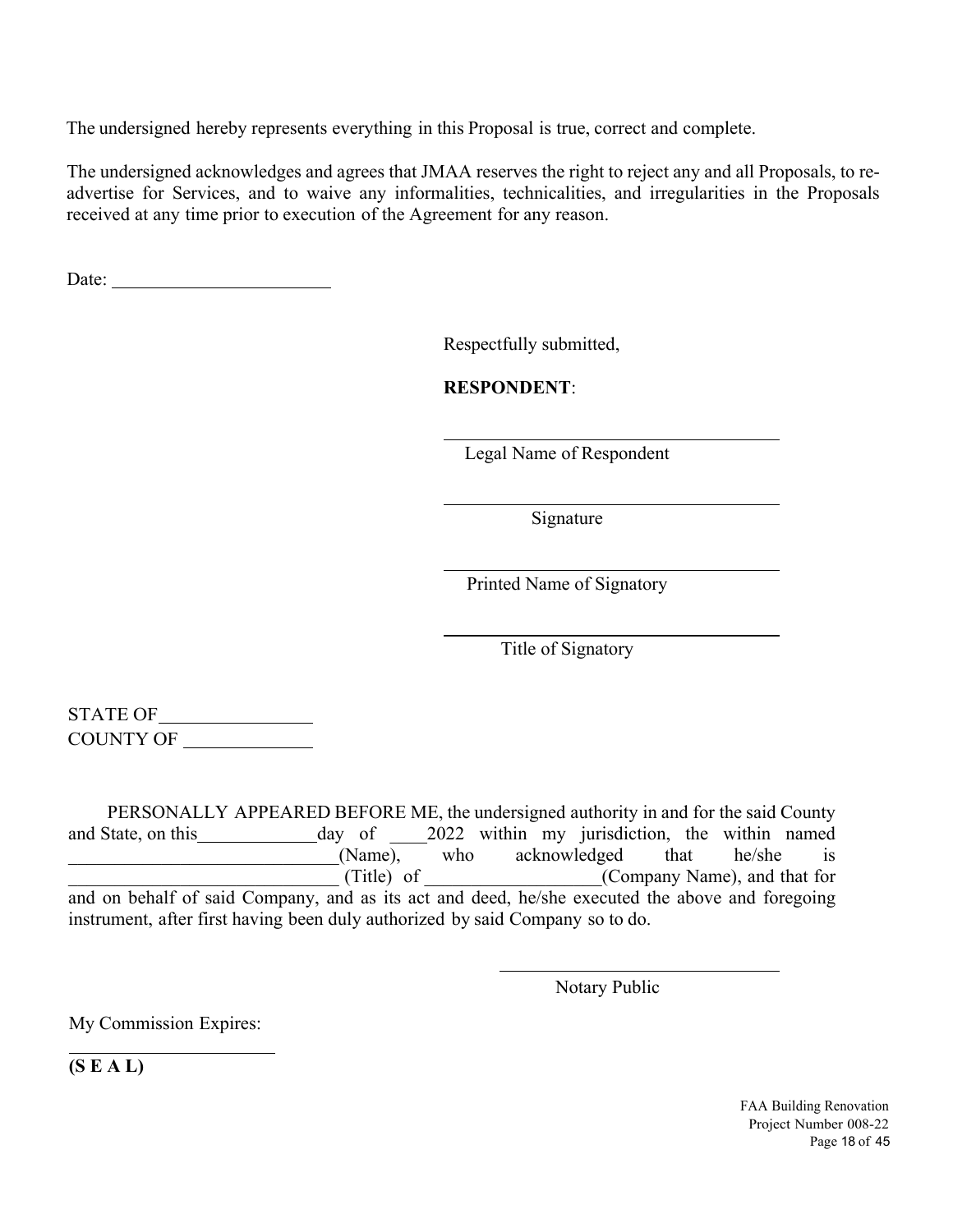### **CONFLICTS OF INTEREST AND GRATUITIES**

## **ONLY EXHIBIT 3, ATTACHMENT B IS REQUIRED WITH YOUR**

**SUBMISSION CHAPTER:** EXECUTIVE

**POLICY TITLE:** CONFLICTS OF INTEREST AND GRATUITIES

**POLICY NUMBER:**  1-100

**ADOPTED:**  10/22/15

**REPLACES/REVIS** 1-100 DATED: 12/20/2005

**ES** 

FAA Building Renovation Project Number 008-22 Page 19 of 45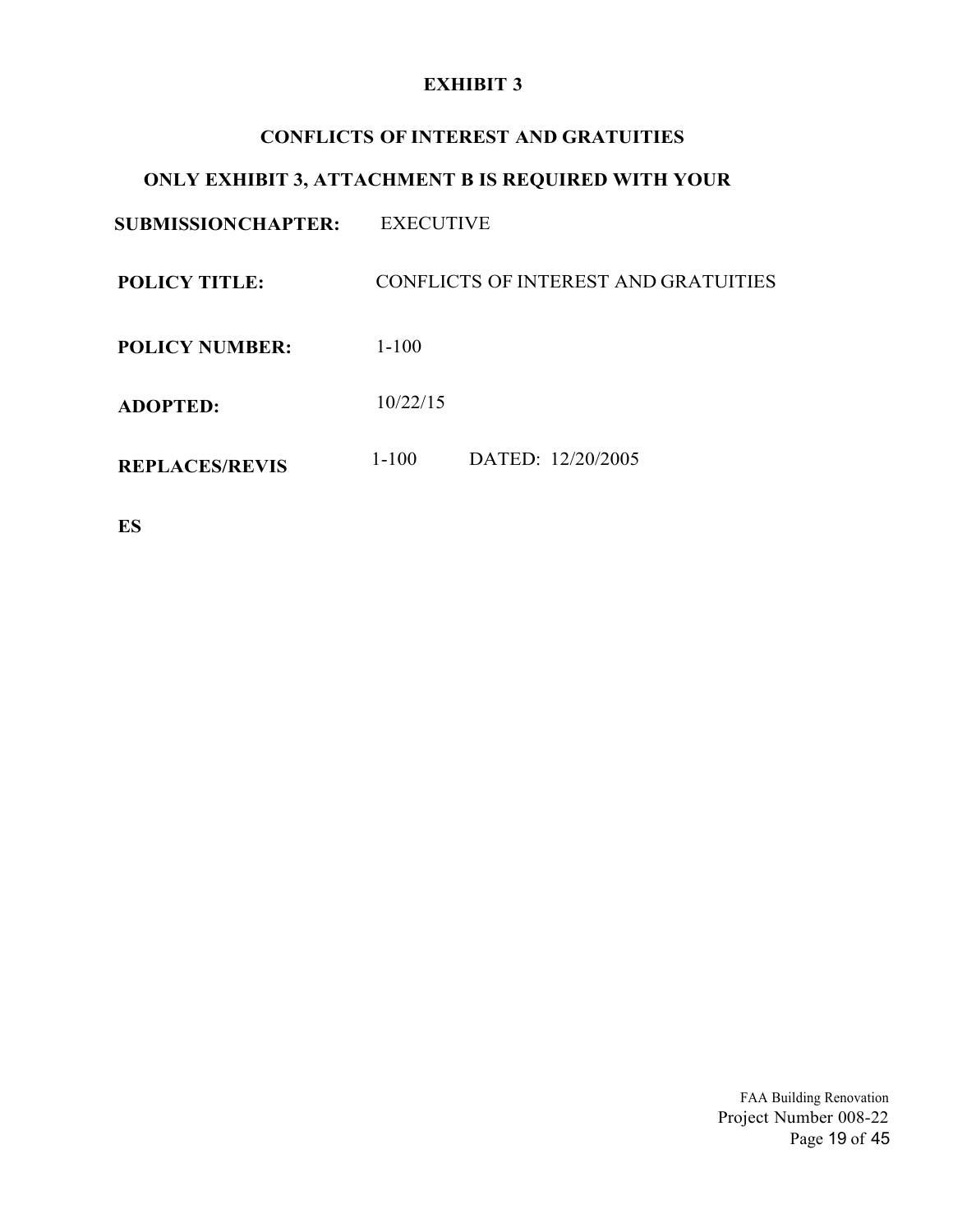#### **REFERENCES:**

**PURPOSE:** Provides policy on conflicts of interests and gratuities for the Jackson Municipal Airport Authority.

### **POLICY:**

It is the policy of the Jackson Municipal Airport Authority (the "Authority") that all actions of the Authority be free from improper or inappropriate influence.

### **APPLICATION:**

The Board of Commissioners of the Authority, as well as all employees of the Authority, shall abide by the state ethics statues, as set out in Miss. Code Ann., Sec. 25-4-101, et seq. (1972), as amended.

No member of the Board of Commissioners of the Authority, and no member of the staff of the Authority, shall have any interest, direct or indirect, in any person or entity doing and/or seeking to do business with the Authority that is prohibited by applicable law.

No person or entity doing business with the Authority, or seeking to do business with the Authority, may offer or agree to offer, under any circumstances, any gift, gratuity or favor (including travel), regardless of value or form, to any Commissioner, employee or representative of the Authority, except as permitted herein.

Notwithstanding the foregoing, nothing in this Policy is intended to prohibit the receipt by any member of the staff of the Authority of an occasional, nominal business courtesy, such as a meal or promotional item provided by any person doing business or seeking to do business with the Authority. However, gifts, gratuities and favors valued in excess of \$25.00 (including meals) are not acceptable; nor is a cash distribution of any amount. If the value of a gift is undetermined, it should be considered unacceptable.

> FAA Building Renovation Project Number 008-22 Page 20 of 45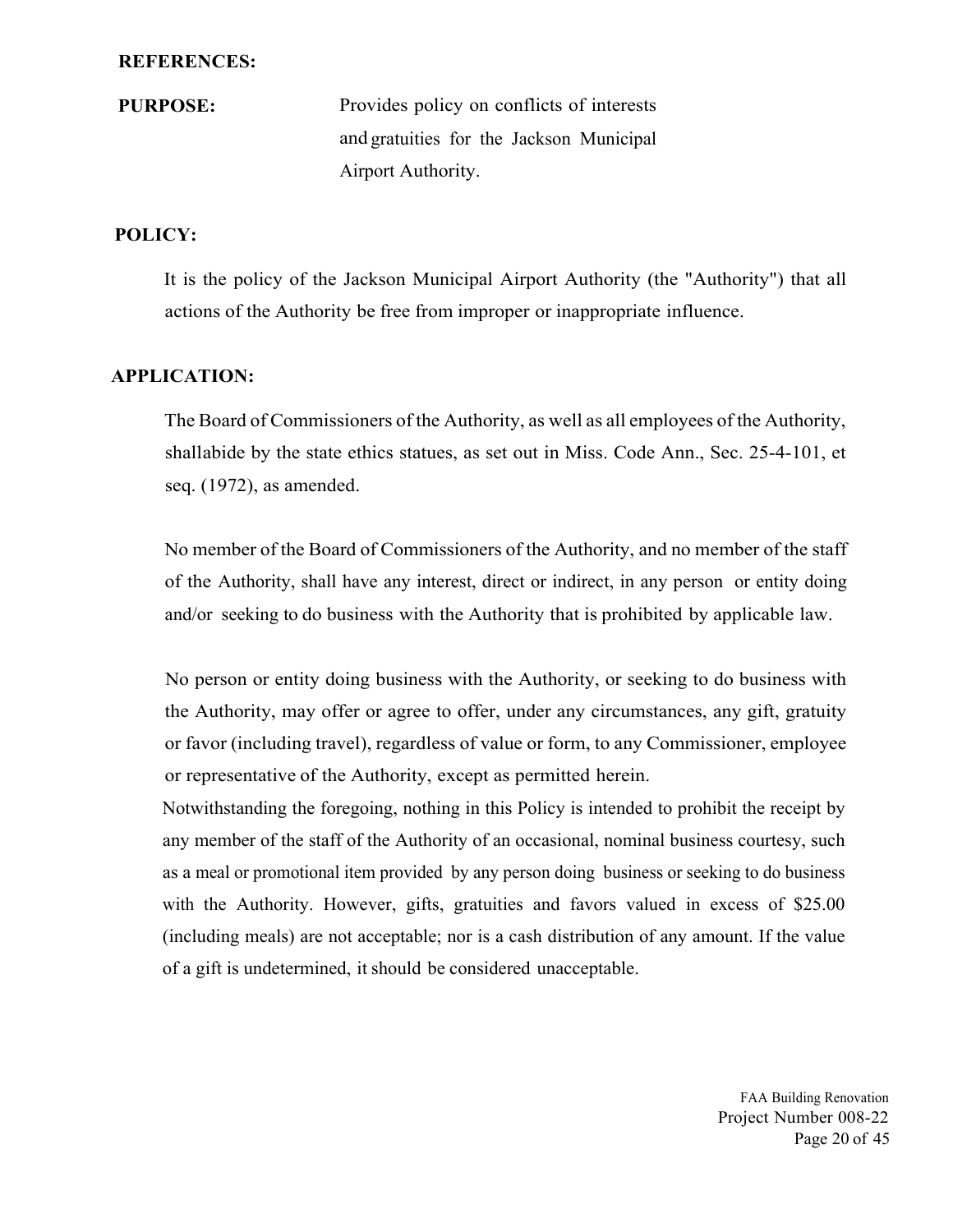### **CERTIFICATIONS:**

Each employee of the Authority shall be required to sign and submit the certification attached to this Policy as Exhibit A entitled "Certification Regarding Gratuities: Airport Authority Employees". Certification shall be submitted by a member of the staff of the Authority, promptly upon employment. Subsequent certifications shall be signed and submitted no later than October 1 of each subsequent year.

Each Person or entity doing business with the Airport Authority or seeking to do business with the Authority will be provided a copy of this Policy and shall be required to sign and submit the certification attached to this Policy as Exhibit B, "Certification Regarding Gratuities: Persons or Entities Conducting or Seeking to Conduct Business with the Authority". Violation of this Policy will be cause for disqualification of such person or entity from any selection process, ongoing and future, regarding the Authority involving the person or entity, and termination of any agreement already executed with the Authority by the person or entity.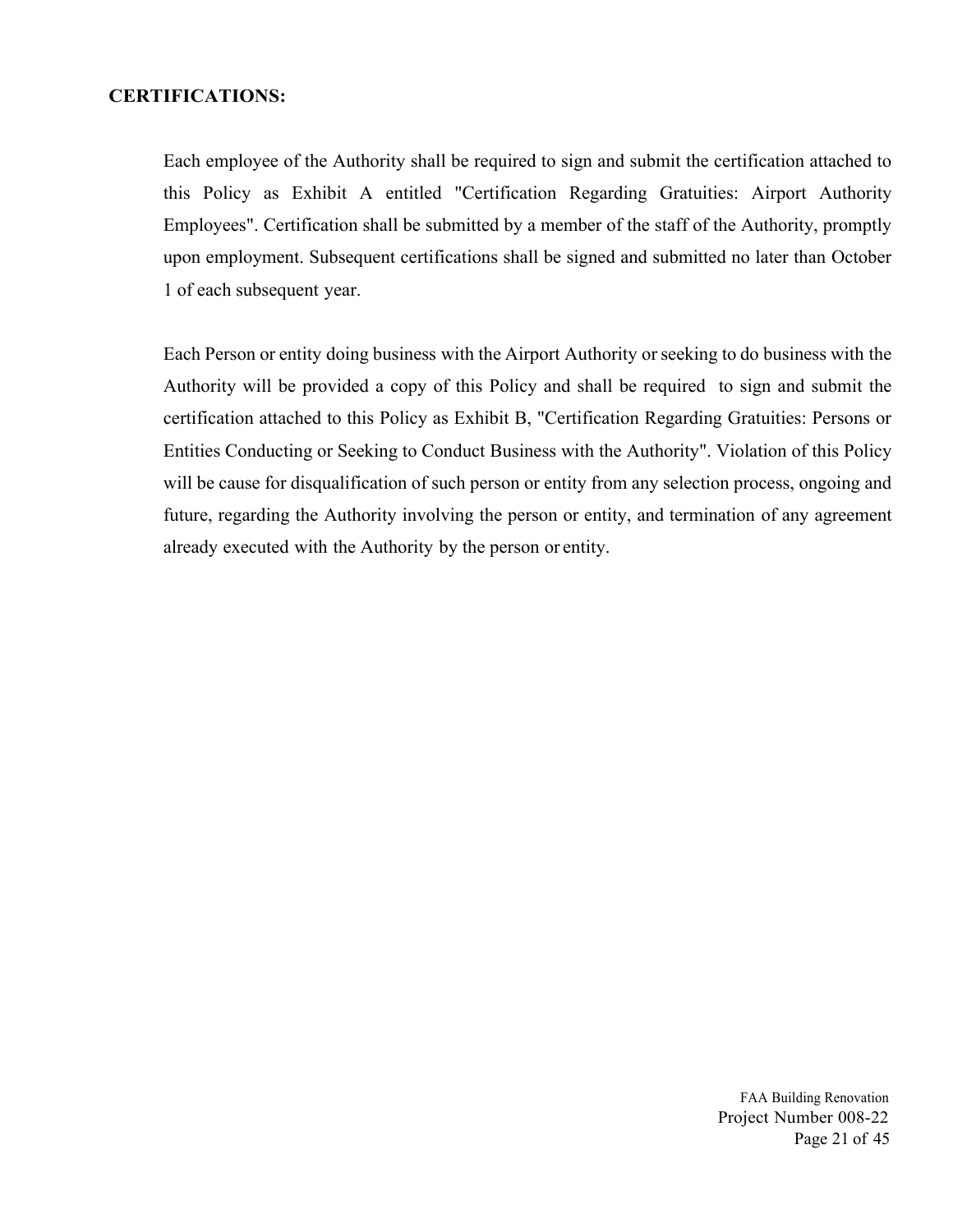### **ATTACHMENT A - NOT TO BE SUBMITTED JACKSON MUNICIPAL AIRPORT AUTHORITY**

## **Certification Regarding Conflicts of Interest and Gratuities**

## **Airport Authority Employees**

The undersigned \_\_\_\_\_\_\_\_\_\_\_\_\_\_, hereby acknowledges having received a copy of the Jackson Municipal Airport Authority's (the "Authority") Policy on Conflicts of interest and Gratuities (the "Policy"). As contemplated by the Policy, the undersigned hereby certifies as follows:

- 1. The undersigned has reviewed and understands the Policy.
- 2. Mark one as appropriate:
	- $\Box$ The undersigned has no interest, direct or indirect, in any person or entity that currently does business of any kind or nature with the Authority.
	- $\Box$ The undersigned has an interest in the persons or entities described on the attachment to this Certificate (describe relationship, including nature of the interest and the date acquired, and attach to this Certificate).
- 3. The undersigned will immediately advise the Chief Executive Officer in writing of any interest, direct or indirect, that the undersigned may acquire in any person or entity doing or seeking to do business with the Authority.
- 4. The undersigned acknowledges that it may not accept any gift or gratuity from any person or entity doing  $\alpha$  seeking to do business with the Authority except for gifts or gratuities of nominal value as provided in the Policy.
- 5. The undersigned will immediately report any offer of a gift or gratuity prohibited under the Policy to the Chief Executive Officer of the Authority.

In Witness Whereof, the undersigned has executed this Certificate on this the day of 20.

Signature

(Printed Name)

FAA Building Renovation Project Number 008-22 Page 22 of 45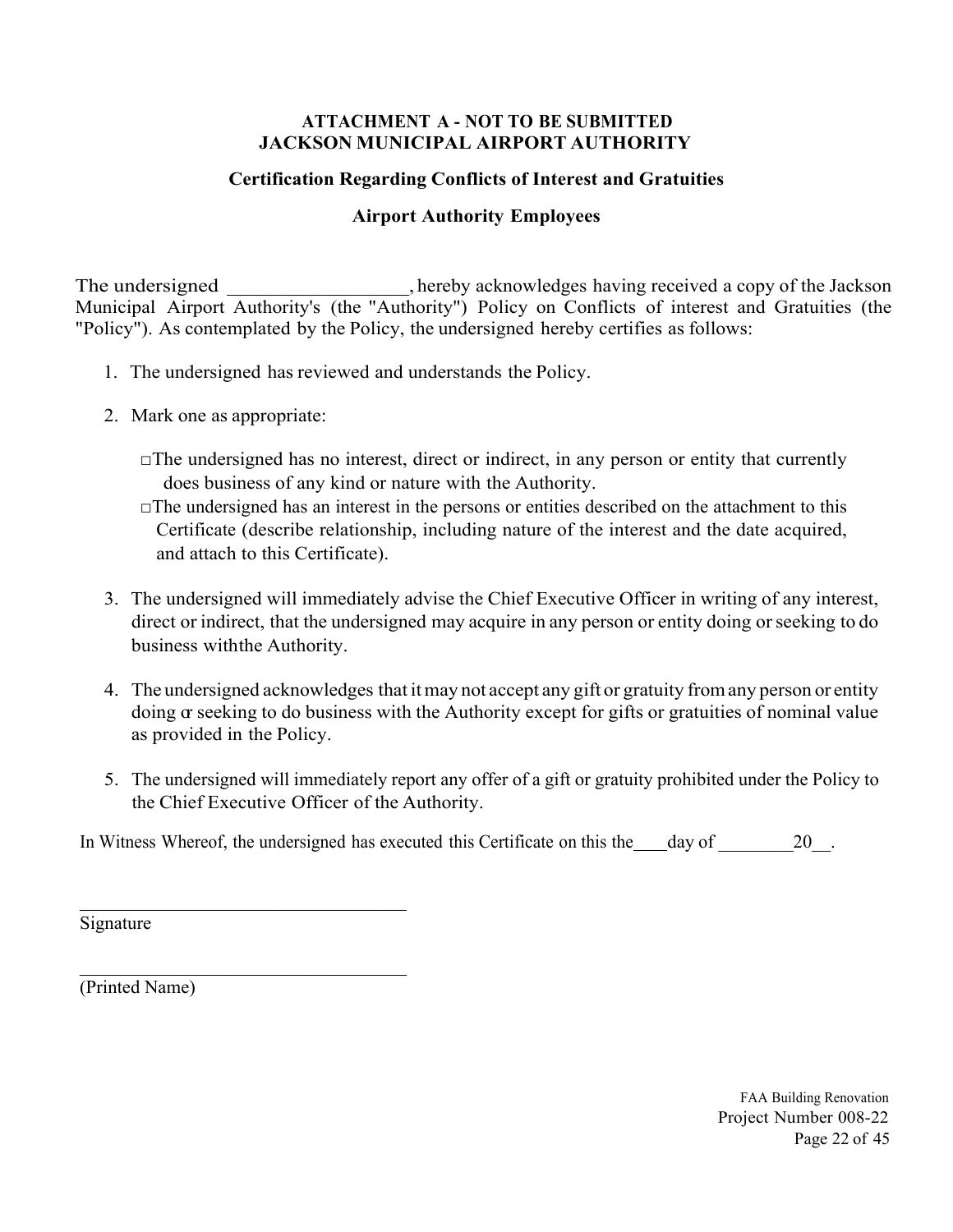### **ATTACHMENT B**

### **JACKSON MUNICIPAL AIRPORT AUTHORITY**

### **Certification Regarding Gratuities**

### **Persons or Entities Conducting or Seeking to Conduct Business with the Authority**

The undersigned \_\_\_\_\_\_\_\_\_\_\_\_\_\_\_\_\_, hereby acknowledges having received a copy of the Jackson Municipal Airport Authority's (the "Authority") Policy on Conflicts of interest and Gratuities (the "Policy"). As contemplated by the Policy, the undersigned hereby certifies as follows:

- 1. The undersigned has reviewed and understands the Policy.
- 2. The undersigned certifies that she/he/it has not provided any gift, gratuity, or favor (including travel) to any Commissioner, employee, or representative of the Authority in violation of the Policy.
- 3. The undersigned acknowledges that if she/he/it does provide any gift, gratuity or favor (including travel) to any Commissioner, employee or representative of the Authority, in violation of this Policy, such violation of the Policy will be cause for immediate disqualification of the undersigned from any selection process, ongoing and future, regarding the Authority involving the undersigned, and termination of any agreement already executed with the Authority by the undersigned.

In Witness Whereof, the undersigned has executed this Certificate on this the day of  $, 20$ .

Print Name of Entity (if an Entity)

Signature

 $\overline{a}$ 

 $\overline{a}$ 

l

Printed Name, Title

FAA Building Renovation Project Number 008-22 Page 23 of 45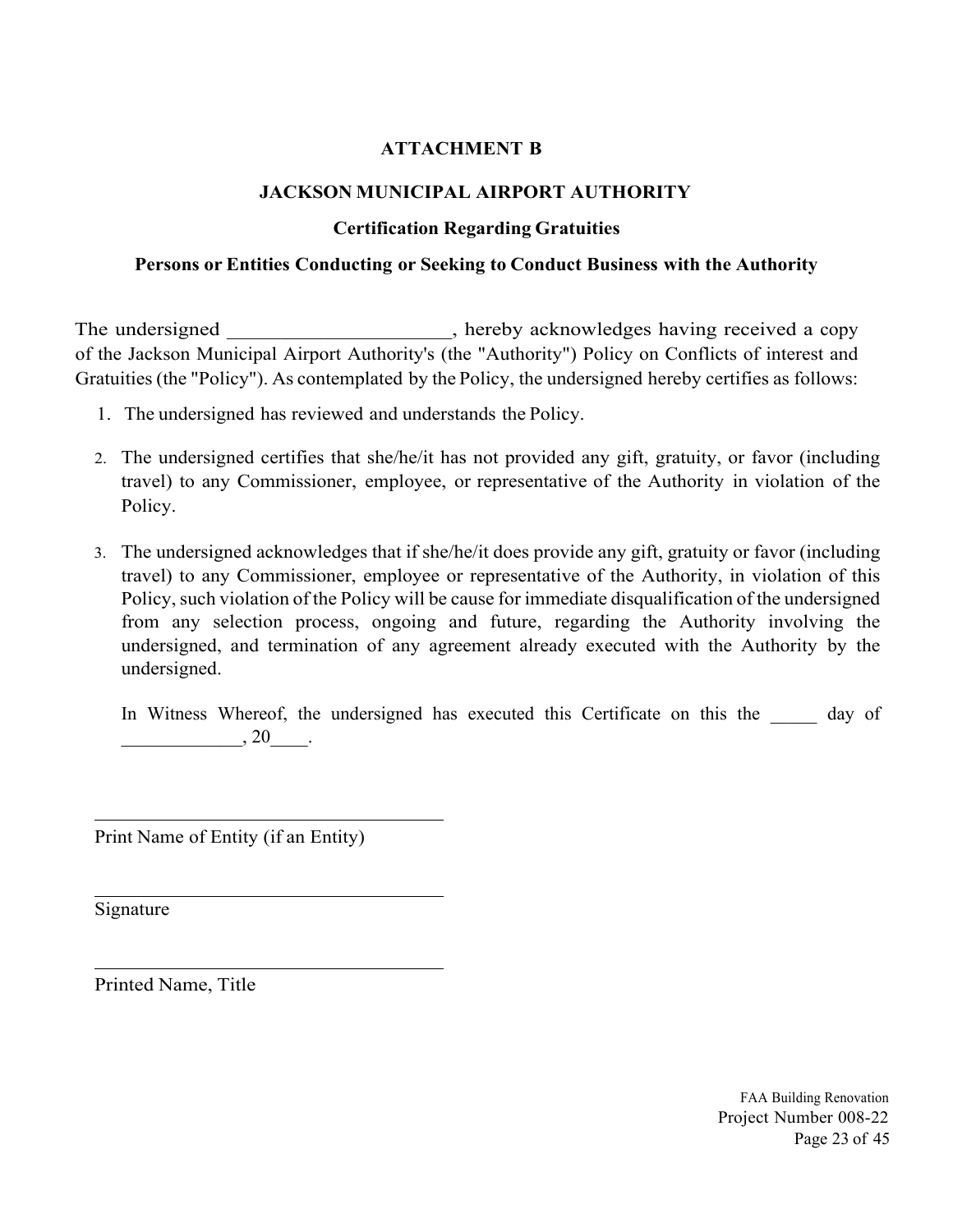### **CONSULTANT RELEVANT WORK EXPERIENCE**

|                            | <b>Prime Respondent<br/>Information</b>                                     |
|----------------------------|-----------------------------------------------------------------------------|
| Consultant<br>Name         |                                                                             |
| <b>Contact Name</b>        |                                                                             |
|                            | <b>Client Contact Information</b>                                           |
| <b>Client Name</b>         |                                                                             |
| <b>Contact Name</b>        |                                                                             |
| <b>Address</b>             |                                                                             |
| Phone                      | <b>Email Address</b>                                                        |
| <b>Location of</b><br>Work | Date of<br>Service                                                          |
|                            | Detailed description of relevant work experience and similar scope of work: |
|                            |                                                                             |
|                            |                                                                             |
|                            |                                                                             |
|                            |                                                                             |
|                            |                                                                             |
|                            |                                                                             |
|                            |                                                                             |
|                            | *Form shall be used for each relevant work experience provided*             |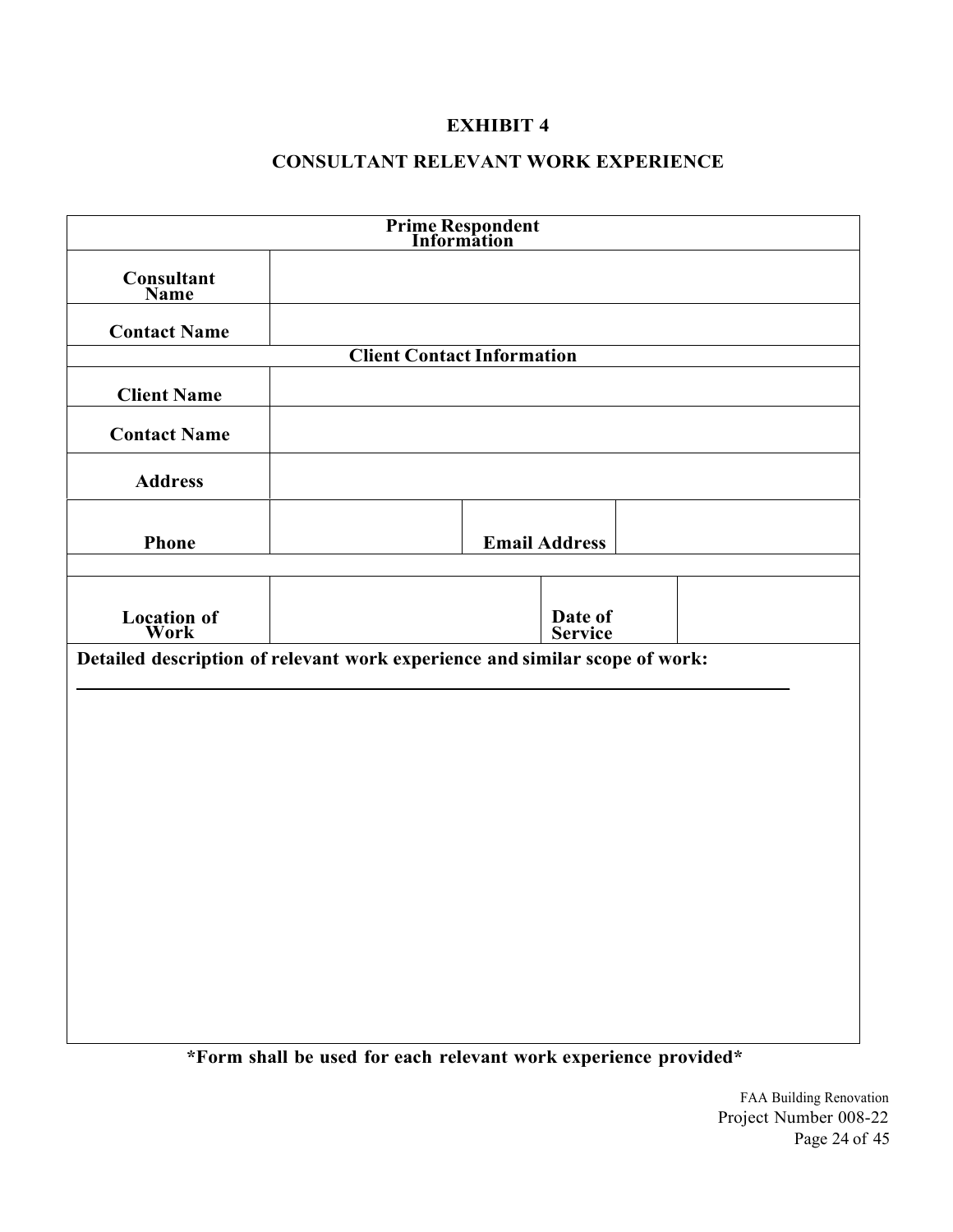### **SUB-CONSULTANT LIST**

# RESPONDENT NAME: \_

The sub-consultants and/or suppliers shown on this form will be a material consideration in JMAA making an award. The persons and entities shown on this Sub-Consultant List must perform the Work in the amounts listed and for the prices listed below. JMAA'S WRITTEN APPROVAL IS REQUIRED BEFORE SUBSTITUTION OF ANY OF THE SUB-CONSULTANTS OR SUPPLIERS LISTED BELOW OR CHANGING THE AMOUNT OF WORK ASSIGNED TO ANY SUB-CONSULTANT OR SUPPLIER LISTED BELOW.

JMAA has established a goal of **30%** for DBE participation in the performance of the Services. Each Respondent must submit a completed Commitment and Confirmation Form for each sub-consultant and supplier shown on this Sub-Consultant List.

| Name of Respondent's Authorized Agent |  |  |
|---------------------------------------|--|--|
|---------------------------------------|--|--|

Signature

 $\overline{a}$ 

 $\overline{a}$ 

Title Date

### **RESPONDENT MUST SUBMIT THIS COMPLETED FORM AS PART OF ITS PROPOSAL**

FAA Building Renovation Project Number 008-22 Page 25 of 45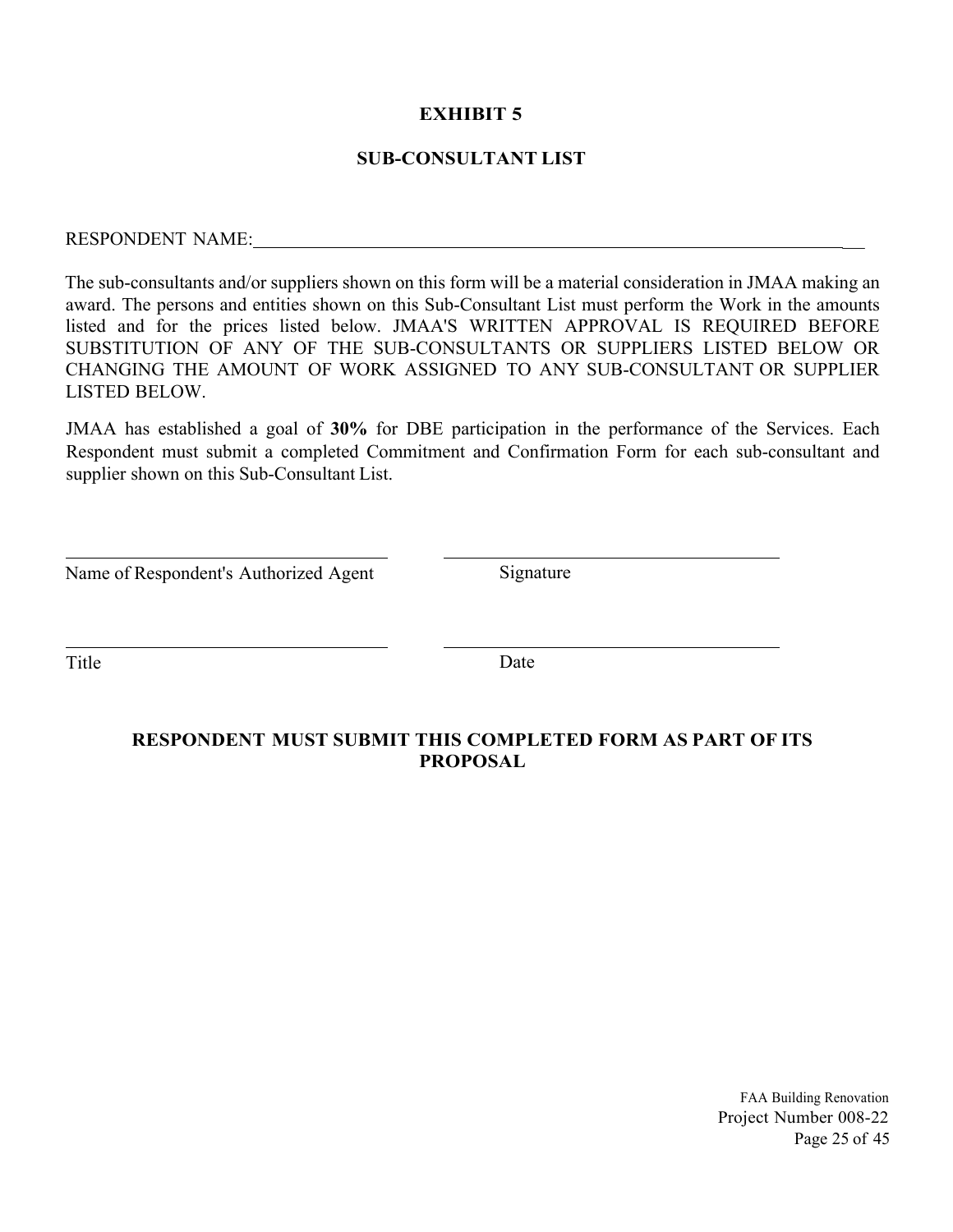### **Allocation of Work.**

Divide the Work of the Project between the Respondent and the sub-consultants and suppliers that will perform any portion of the Services. All aspects of the Services must be accounted for below.

|                    |             | <b>FAA Building Renovation</b><br>(Project Number 008-22) |               |                                                                     |
|--------------------|-------------|-----------------------------------------------------------|---------------|---------------------------------------------------------------------|
| <b>ITEM</b><br>NO. | <b>ITEM</b> | <b>NAME OF SUB-CONSULTANT</b>                             | M/W/DBE?      | SUB-                                                                |
|                    |             | <b>SUPPLIER OR VENDOR</b>                                 | <b>YES/NO</b> | <b>CONSULTANT/SUPPLIER</b><br><b>ESTIMATED</b><br><b>PERCENTAGE</b> |
|                    |             |                                                           |               |                                                                     |
|                    |             |                                                           |               |                                                                     |
|                    |             |                                                           |               |                                                                     |
|                    |             |                                                           |               |                                                                     |
|                    |             |                                                           |               |                                                                     |
|                    |             |                                                           |               |                                                                     |
|                    |             |                                                           |               |                                                                     |

PERCENT M/W/DBE PARTICIPATION **(REQUIRED; DO NOT LEAVE BLANK):** % (Attach additional pages as necessary)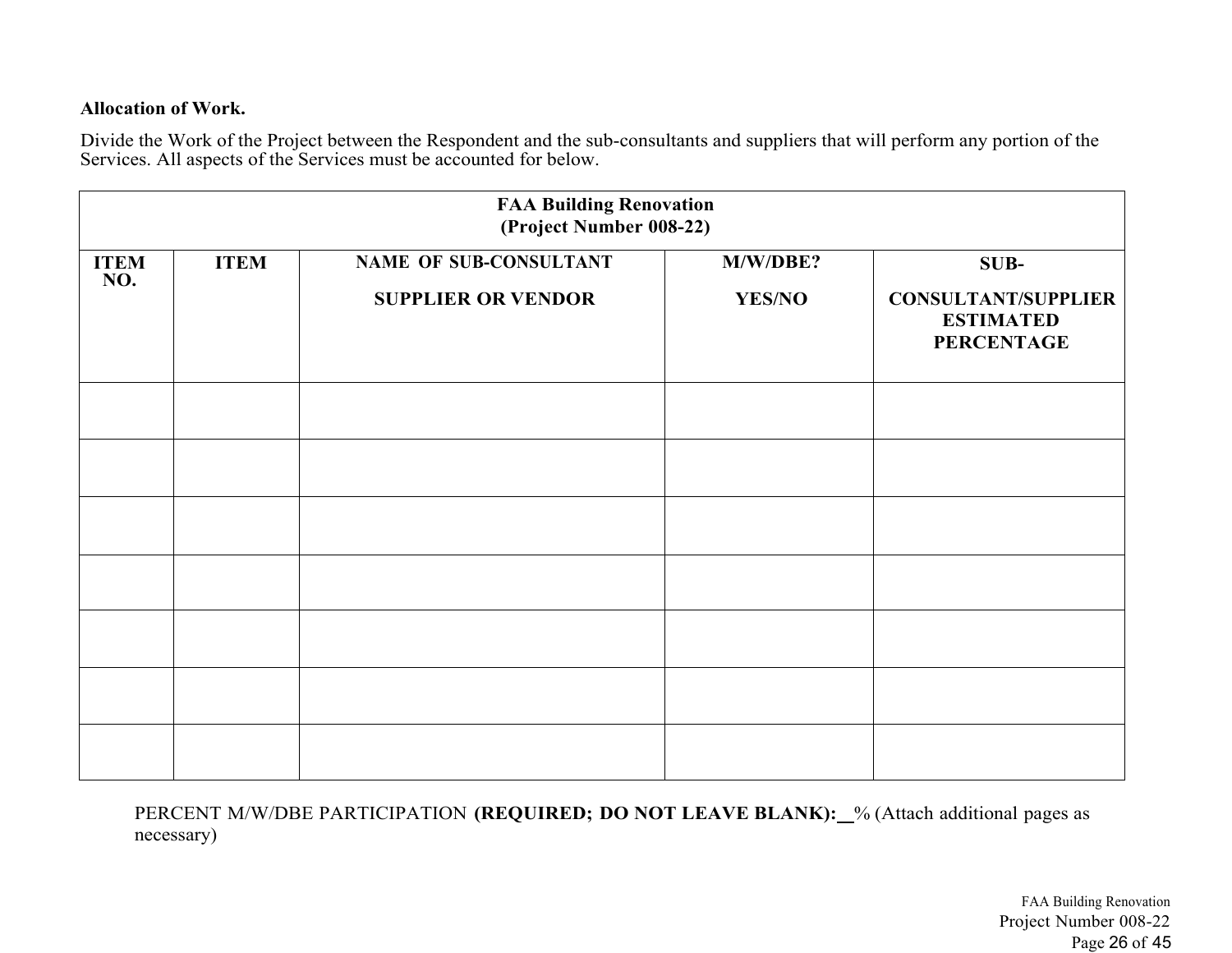### **Jackson Municipal Airport Authority**

### **Sub-Consultant List - Identification of Subconsultant and Suppliers**

Identification of Sub-Consultants and Suppliers.

Fully identify and answer each question regarding the sub-consultants and suppliers proposed to perform Services on this Contract.

Name of Sub-Consultant/Supplier: Manual Consultant of Sub-Consultant / Supplier:

Contact Person:

| Title:                                |             |
|---------------------------------------|-------------|
| Address:                              |             |
| City/State/Zip:                       |             |
| Phone Number:                         | Fax Number: |
| Email:                                |             |
| <b>Federal Identification Number:</b> |             |

Sub-Consultant/Supplier (check applicable statement): ¨

Is a non-DBE.

¨Is a certified DBE.

¨Mississippi Unified Certification Program (MUCP)

Mississippi Department of Transportation (MDOT)

¨Jackson Municipal Airport Authority

Will Sub-Consultant/Supplier perform \$50,000 or more in Work?

| 'Yes                                        |
|---------------------------------------------|
| N٥                                          |
| <b>Age of Firm:</b>                         |
| Less than 1 year                            |
| "1-3 years                                  |
| $\left  \right $ 4-7 years                  |
| $\equiv$ 8-10 years                         |
| "More than 10 years                         |
| <b>Annual Gross Receipts:</b>               |
| "Less than \$500K                           |
| $ \text{S500K} - \text{S1} \text{million} $ |
| $ \$1 - 2$ million                          |
| $\$ {2 - 5} million                         |
|                                             |
| Greater than \$5 million                    |

Make copies of this form as needed.

 $\overline{a}$ 

FAA Building Renovation Project Number 008-22 Page 27 of 45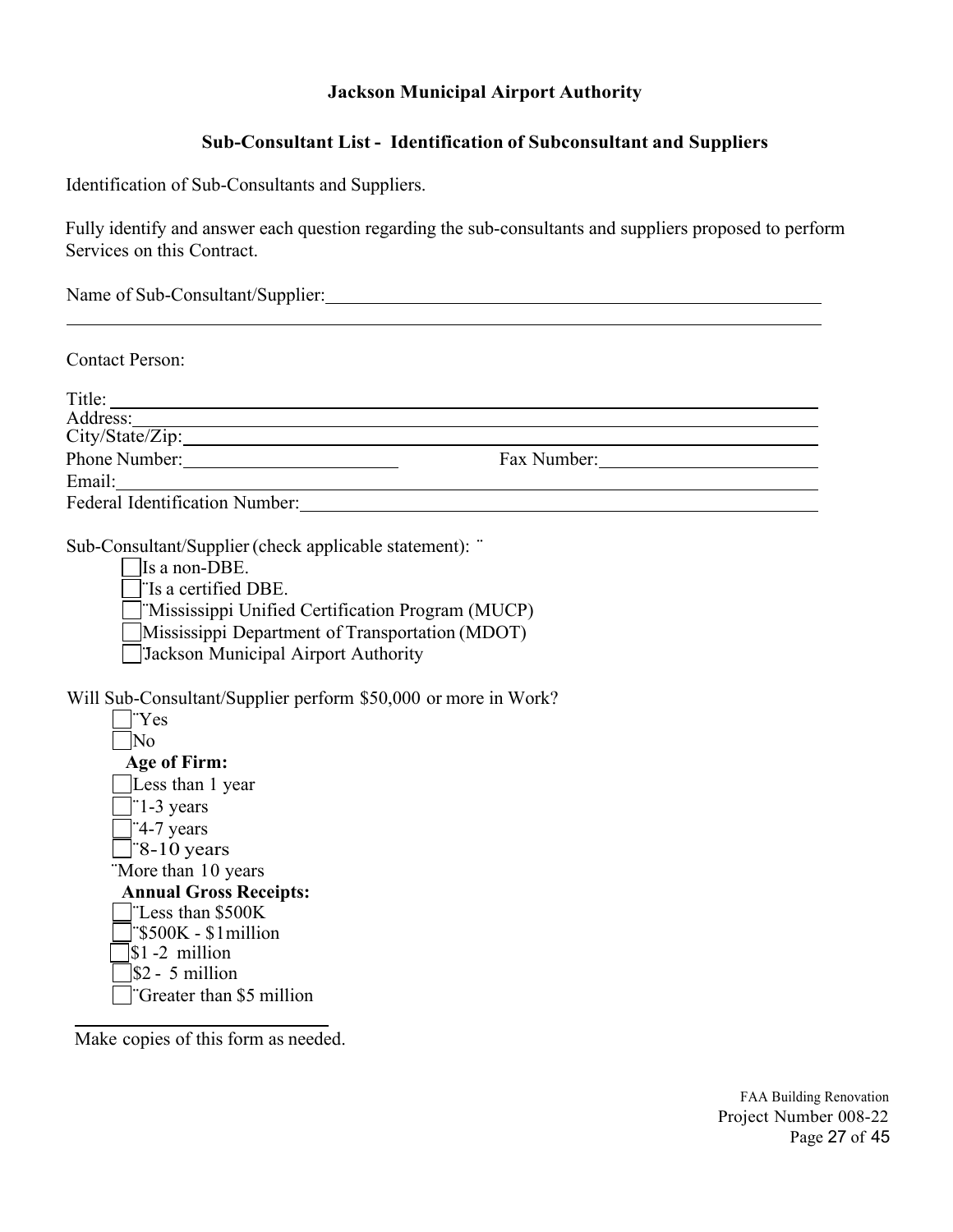### **COMMITMENT AND CONFIRMATION**

### **FORM**

### **FAA BUILDING RENOVATION**

### **(PROJECT NO. 008-22)**

Respondent must submit this completed form and all documents required by this form **with their Proposal:** 

Name of Respondent:

### **SUB-CONSULTANT COMMITMENT:**

The Respondent affirms and certifies that it had direct contact with the Sub-Consultant Firms listed below regarding participation in the Project.

The Respondent affirms and certifies that the information listed below is consistent with the quotes from Sub- Consultant Firm to perform services for the Project.

The Respondent affirms and certifies that all information contained on Respondent's Sub-Consultant List about Sub-Consultant participation is true and accurate.

The Respondent affirms and certifies that, if awarded the contract for the services of this Project, the Respondent shall award subcontracts to or enter into agreements with the Sub-Consultant Firms listed below.

Name of Respondent's Authorized Agent Signature & Title

Print Name Date

 $\overline{a}$ 

### **CHECK ONE:**

□ **Sub-Consultant** (Fully complete Parts I and III)

□ **Sub-Consultant with Lower-Tier Sub-Consultants** (Fully complete Parts I, II, and III)

FAA Building Renovation Project Number 008-22 Page 28 of 45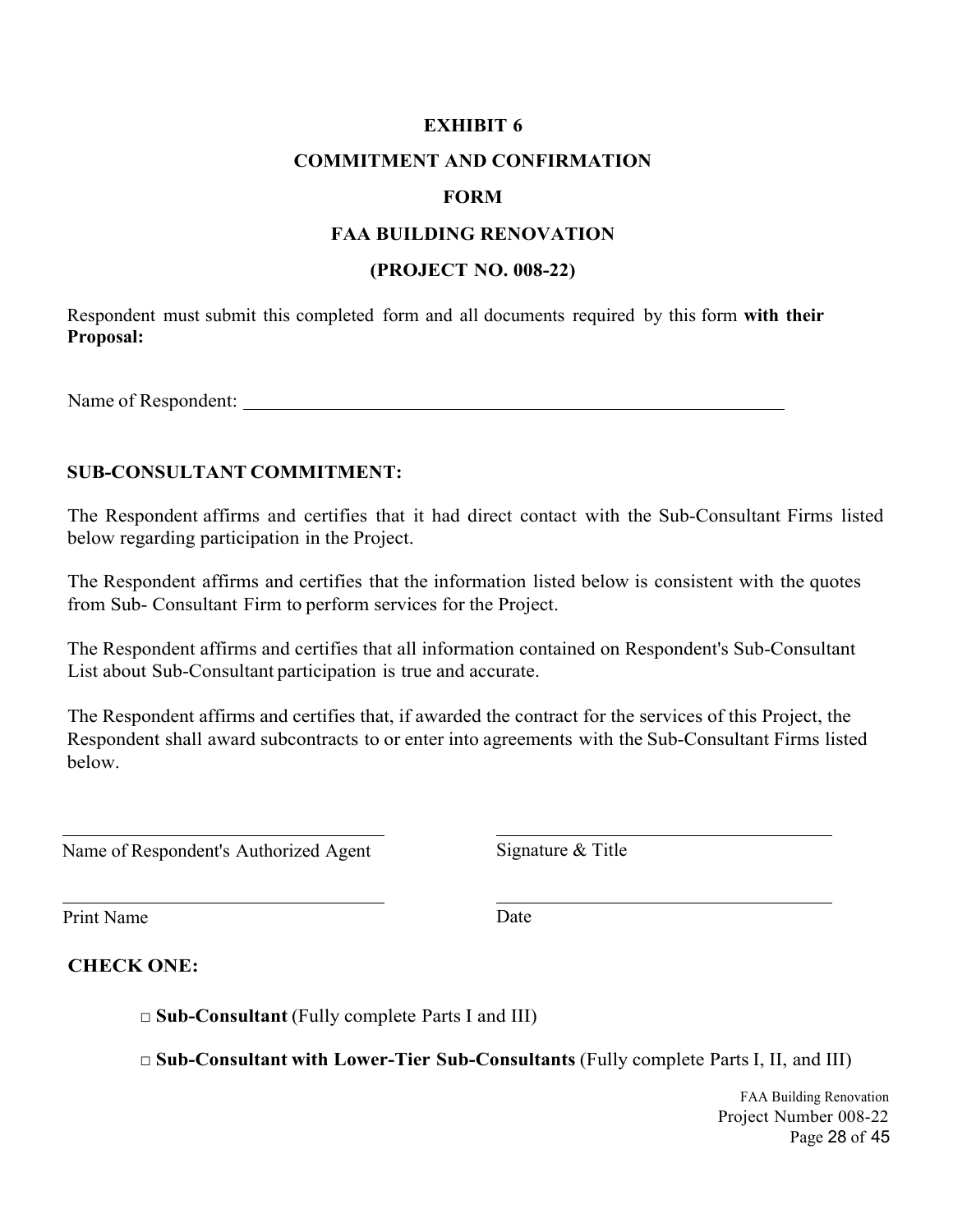| TO:                                                                                                                                                                                                                                                                                                                                                                               |
|-----------------------------------------------------------------------------------------------------------------------------------------------------------------------------------------------------------------------------------------------------------------------------------------------------------------------------------------------------------------------------------|
| (Name of Prime Consultant)                                                                                                                                                                                                                                                                                                                                                        |
| FROM:                                                                                                                                                                                                                                                                                                                                                                             |
| (Name of Sub-Consultant)                                                                                                                                                                                                                                                                                                                                                          |
| 1. The undersigned Sub-Consultant Supplier intends to perform services with the above project as<br>(checkone):                                                                                                                                                                                                                                                                   |
| $\Box$ a partnership<br>$\Box$ an individual/sole proprietorship                                                                                                                                                                                                                                                                                                                  |
| $\Box$ a joint venture<br>$\Box$ a corporation                                                                                                                                                                                                                                                                                                                                    |
| 2. The undersigned Sub-Consultant/Supplier (check applicable statements):                                                                                                                                                                                                                                                                                                         |
| <b>NOTE:</b> Pursuant to the JMAA 's policies, DBE firms participating in the Disadvantaged Business<br>Enterprises (DBE) Program must have "current" certification status under the Mississippi Uniform<br>Certification Program (MUCP) prior to contract award. DBE Firms must be fully certified under the<br>MUCP to be counted towards the JMAA's DBE goals on this project. |
| Is a non-DBE.                                                                                                                                                                                                                                                                                                                                                                     |
| Has been certified as a DBE under the MUCP.                                                                                                                                                                                                                                                                                                                                       |
| 3. The undersigned Sub-Consultant/Supplier is prepared to perform the following described services<br>and/or supply the materials listed in connection with the above project (where applicable specify<br>"supply" or "install" or both) and at the following price \$                                                                                                           |
|                                                                                                                                                                                                                                                                                                                                                                                   |
|                                                                                                                                                                                                                                                                                                                                                                                   |
|                                                                                                                                                                                                                                                                                                                                                                                   |
|                                                                                                                                                                                                                                                                                                                                                                                   |
|                                                                                                                                                                                                                                                                                                                                                                                   |
|                                                                                                                                                                                                                                                                                                                                                                                   |
|                                                                                                                                                                                                                                                                                                                                                                                   |
|                                                                                                                                                                                                                                                                                                                                                                                   |
|                                                                                                                                                                                                                                                                                                                                                                                   |

# **PART I: Sub-Consultant Participation**

FAA Building Renovation Project Number 008-22 Page 29 of 45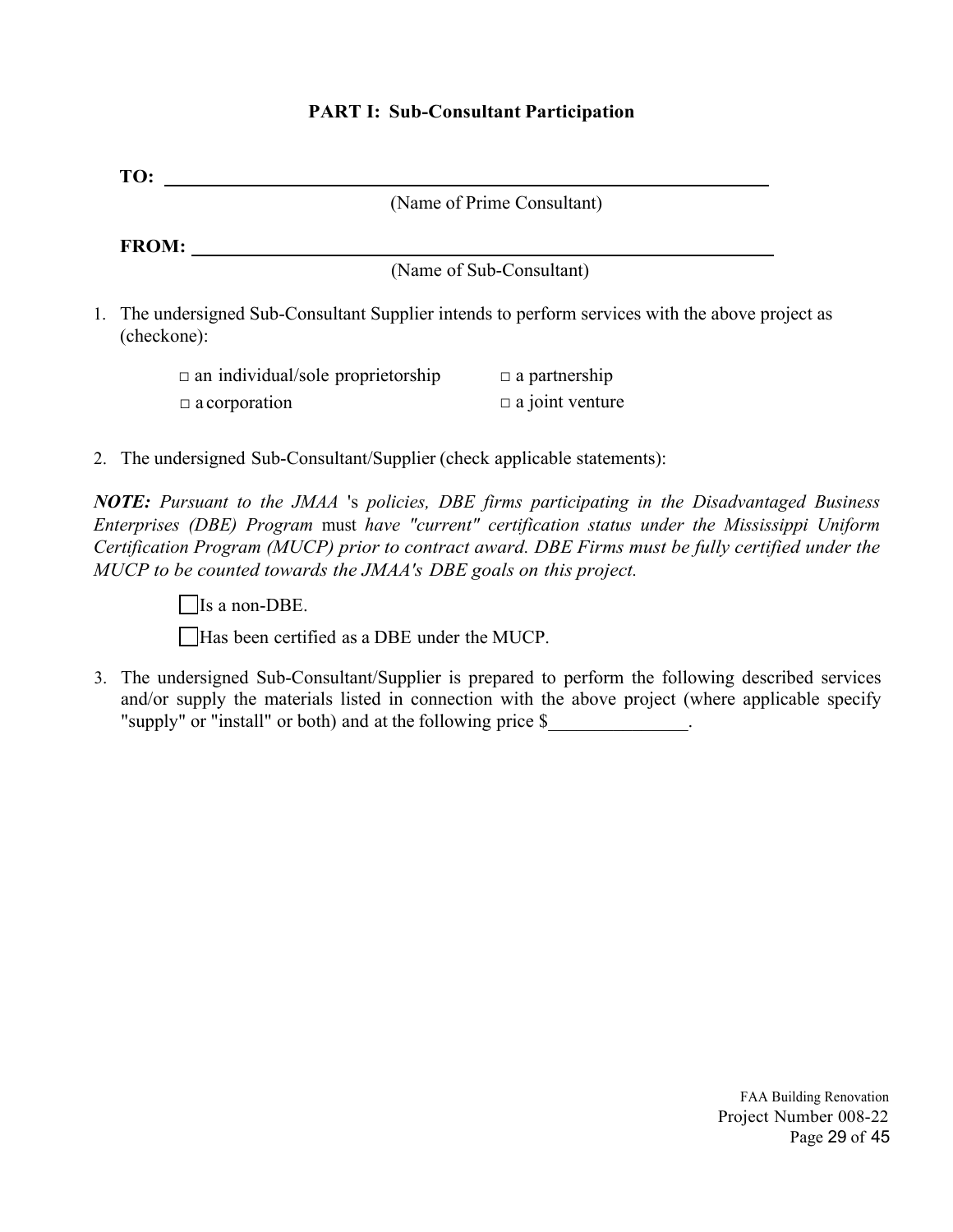### **PART II: LOWER-TIER SUB-CONSULTANT PARTICIPATION**

With respect to the proposed subcontract described above, the following lower-tier subcontract(s) will be sublet and/or awarded to lower-tier Sub-Consultant(s):

| Name of Firm Receiving Lower Tier Subcontract  |              |              |                                                                                                                                                                                                                               |  |
|------------------------------------------------|--------------|--------------|-------------------------------------------------------------------------------------------------------------------------------------------------------------------------------------------------------------------------------|--|
|                                                |              |              |                                                                                                                                                                                                                               |  |
| Contact Person: Lawrence Contact Person:       |              |              |                                                                                                                                                                                                                               |  |
|                                                |              |              |                                                                                                                                                                                                                               |  |
|                                                |              |              |                                                                                                                                                                                                                               |  |
|                                                |              | Insurance: ( |                                                                                                                                                                                                                               |  |
|                                                |              |              |                                                                                                                                                                                                                               |  |
| Amount of Subcontract \$                       |              |              |                                                                                                                                                                                                                               |  |
| Name of Firm Receiving Lower Tier Subcontract: |              |              |                                                                                                                                                                                                                               |  |
|                                                |              |              |                                                                                                                                                                                                                               |  |
| Contact Person: New York Contact Person:       |              |              |                                                                                                                                                                                                                               |  |
|                                                |              |              |                                                                                                                                                                                                                               |  |
|                                                |              |              | Email: Note and the set of the set of the set of the set of the set of the set of the set of the set of the set of the set of the set of the set of the set of the set of the set of the set of the set of the set of the set |  |
|                                                |              | Insurance: ( |                                                                                                                                                                                                                               |  |
|                                                |              |              |                                                                                                                                                                                                                               |  |
| Amount of Subcontract \$                       |              |              |                                                                                                                                                                                                                               |  |
| Total amount to be Subcontracted to DBEs:      |              |              |                                                                                                                                                                                                                               |  |
| Total amount to be Subcontracted to non-DBEs:  | $\mathbb{S}$ |              |                                                                                                                                                                                                                               |  |

FAA Building Renovation Project Number 008-22 Page 30 of 45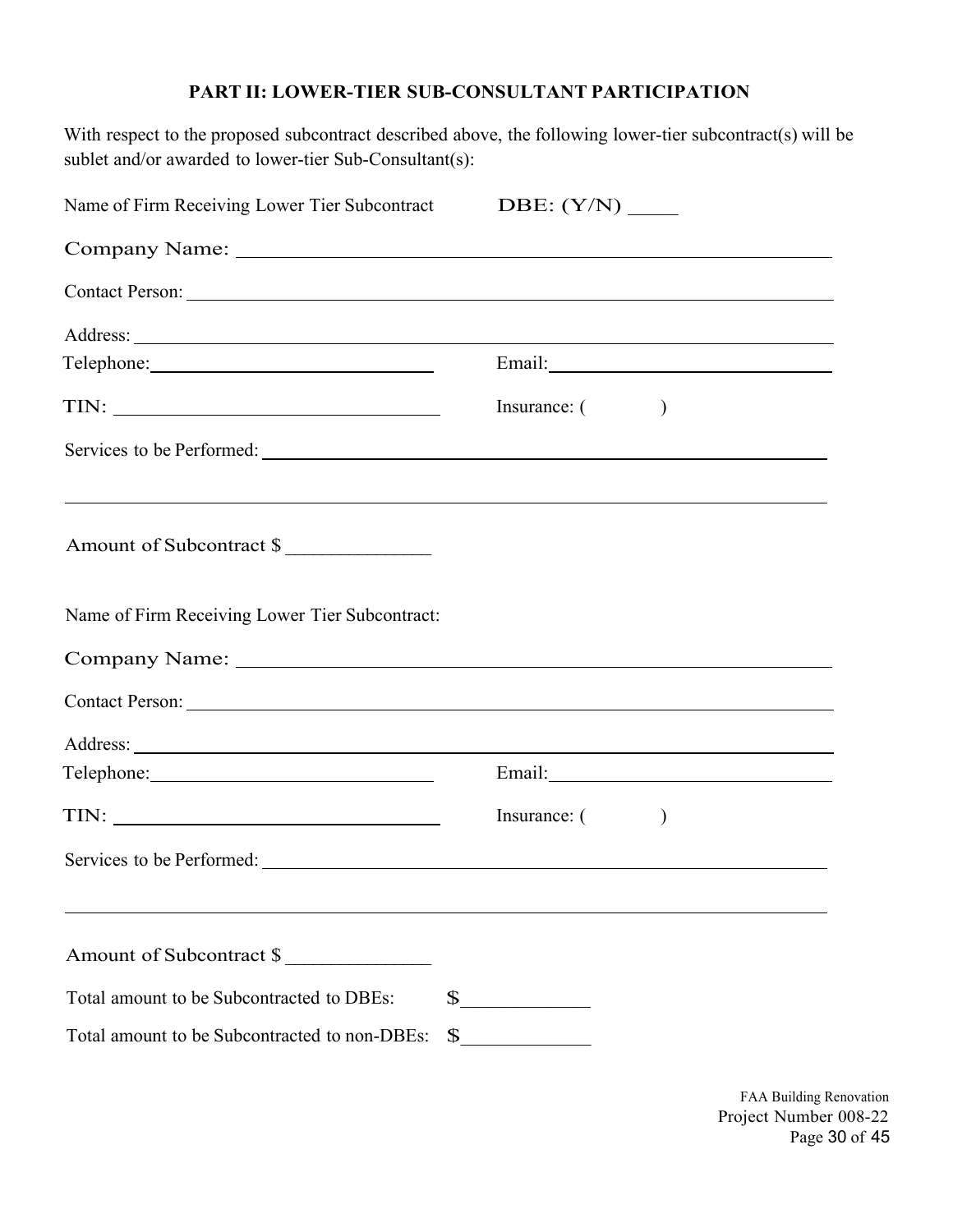## **PART III: SIGNATURES**

|                            | By:<br><u> 1980 - Andrea Station Books, amerikansk politik (</u>                                                                       |
|----------------------------|----------------------------------------------------------------------------------------------------------------------------------------|
| (Name of Prime Consultant) | (Signature of Authorized                                                                                                               |
| Date:                      | Representative) Phone:                                                                                                                 |
|                            | $\mathbf{By:}$<br><u> 1989 - Jan Stein Stein Stein Stein Stein Stein Stein Stein Stein Stein Stein Stein Stein Stein Stein Stein S</u> |
| (Name of Sub-Consultant)   | (Signature of Authorized Representative)                                                                                               |
| Date:                      | Phone:<br><u> 1989 - Andrea Stadt Britain, fransk politik (</u>                                                                        |

## **PART IV: DBE Participation Verification**

| To be completed by JMAA Representative:      |                           |                      |  |  |  |
|----------------------------------------------|---------------------------|----------------------|--|--|--|
| Total DBE participation amount: \$           |                           | _% DBE participation |  |  |  |
| Reviewed for Content and Completeness: _____ |                           |                      |  |  |  |
|                                              | <b>DBE</b> Representative |                      |  |  |  |

FAA Building Renovation Project Number 008-22 Page 31 of 45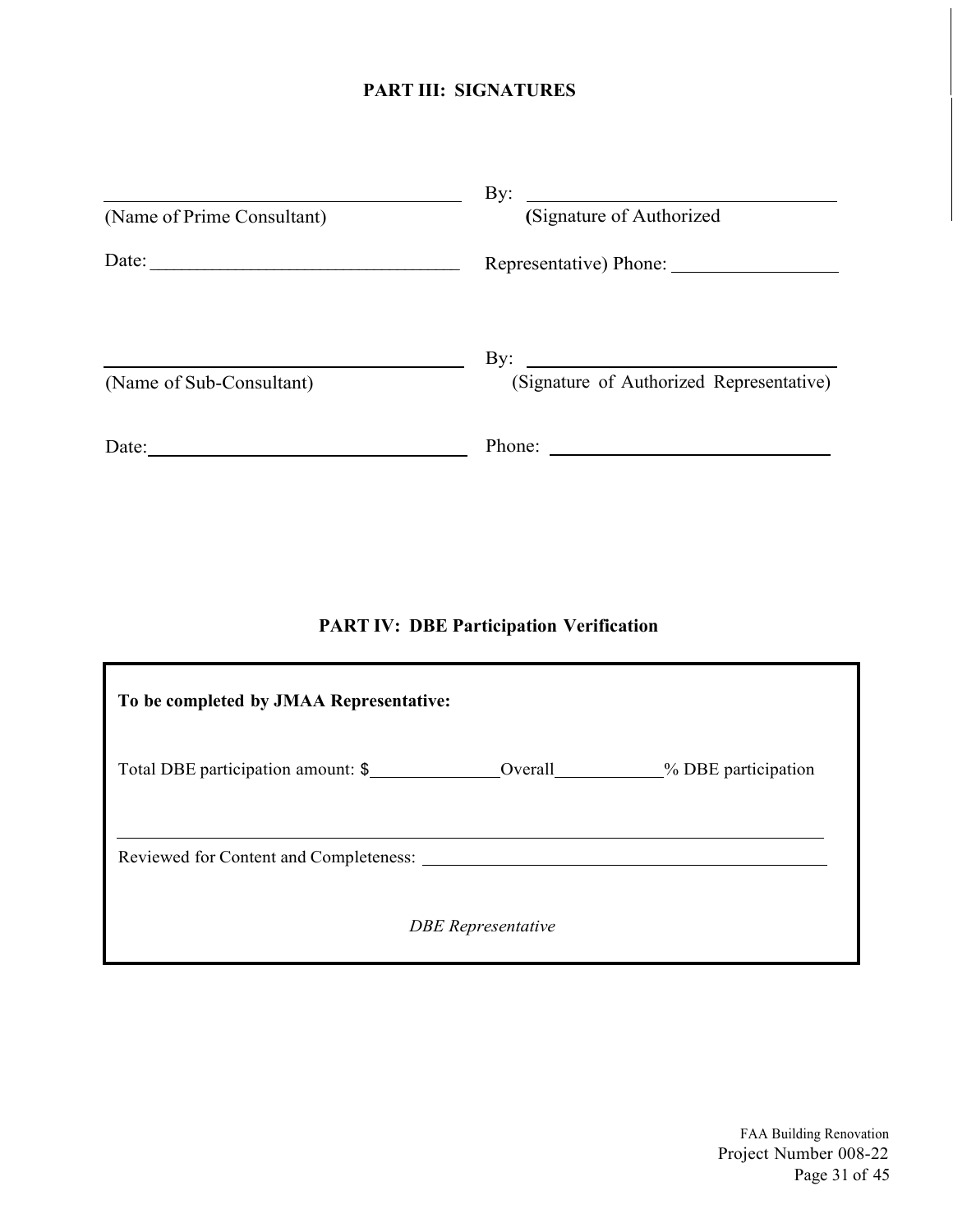## **STATEMENT OF AFFIRMATIONS**

## **I. Terminated Contracts, Forfeiture, Bankruptcies**

Regarding all contracts of the Respondent (or any subsidiary, parent or affiliate of the Respondent) for services, similar to the services sought by the RFP that were terminated, either voluntarily or involuntarily, prior to the expiration of their respective terms during the past five (5) years: the name, location and address of the other party(ies) to said contracts, if any, and the date(s) of termination;

Regarding any forfeited or canceled sureties or bonds within the past five (5) years, the name and address of the surety and date of the forfeiture or cancellation;

A detailed description of any judgements and any pending or threatened lawsuits involving Respondent (or any wholly-owned subsidiary, parent or affiliate of the Respondent) during the past five (5) years for work or services similar to the Services sought by this RFP;

> FAA Building Renovation Project Number 008-22 Page 32 of 45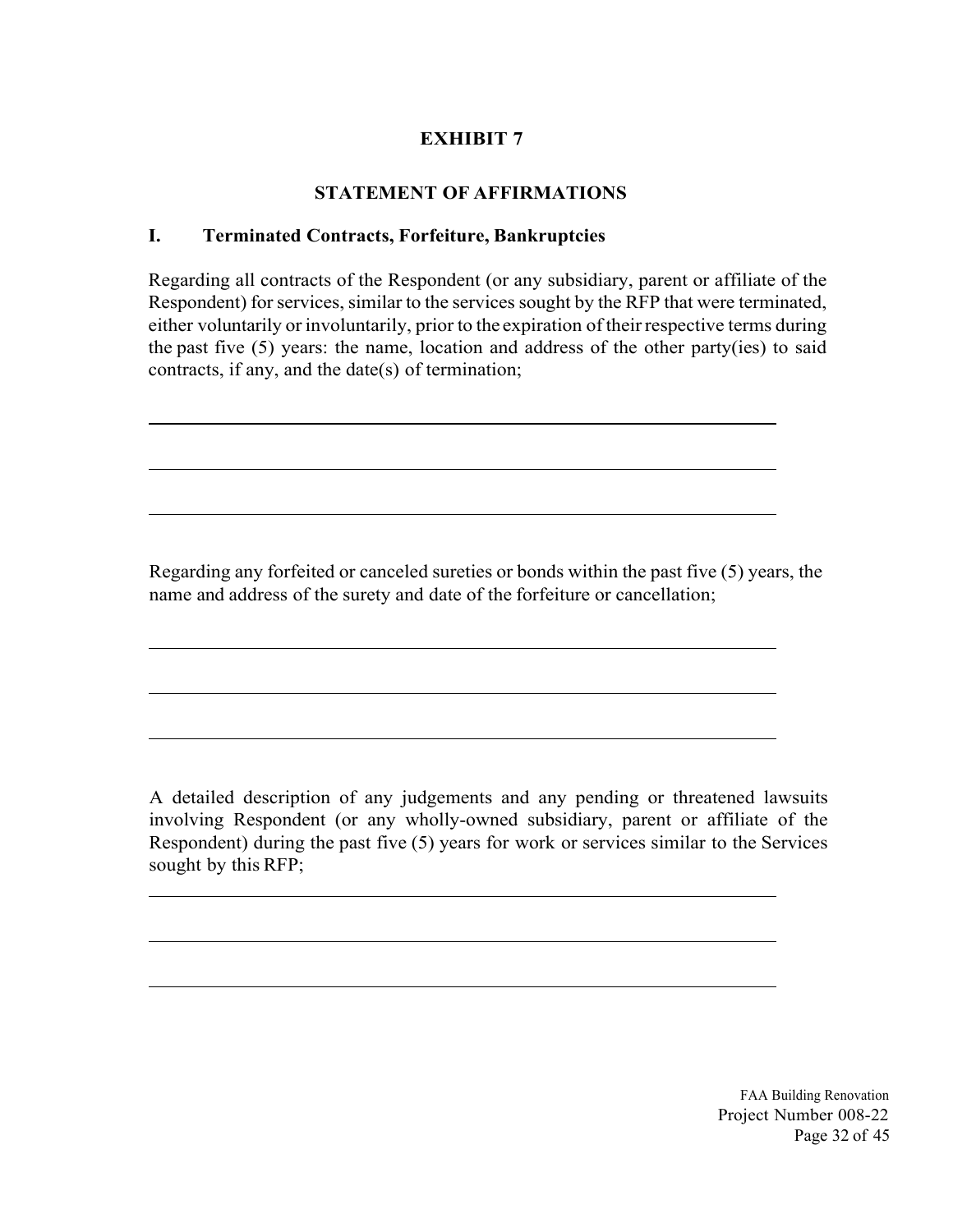A description, date of filing and court address for any petition in bankruptcy filed by or against the Respondent (or any wholly-owned subsidiary, parent or affiliate of the Respondent) during the past five (5) years.

\*If additional room is required, please attach additional pages following this Exhibit.

**II.** Expertise and Special Knowledge

Refer to Section 3.9 of the RFP and provide required information, if applicable.

**III.** Professional Qualifications

Refer to Section 2.10.3 of the RFP and provide required information.

### **IV. Insurance**

 $\overline{\phantom{a}}$ 

l

l

 By checking the box, Respondent affirms that it has the capability to meet the insurance requirements outlined in Section 1.8.1 of the RFP prior to execution of an agreement with JMAA,

### **V. Independent Contractor**

 By checking the box, Respondent affirms that: (i) at all times it will be regarded as an independent Contractor and shall at no time act as the employee or agent of JMAA; (ii) nothing contained in any Agreement shall be deemed or construed by JMAA, Respondent or any third party as creating the relationship of principal and agent, partners, employer and employee, or any other similar relationship between JMAA and Respondent; and (iii) it shall not be entitled to participate in any employee benefit or welfare programs offered by or through JMAA including, without limitation, participation in any retirement plan, any workers compensation insurance coverage, health insurance plan or other benefit.

### **VI. Governing Law, Jurisdiction and Venue**

 By checking the box, Respondent affirms that this Agreement, and the rights and obligations of JMAA and Respondent hereunder, shall be governed by and construed in accordance with the laws of the State of Mississippi, without regard to the principles of conflict of law, and venue shall be solely in a Mississippi state court of competent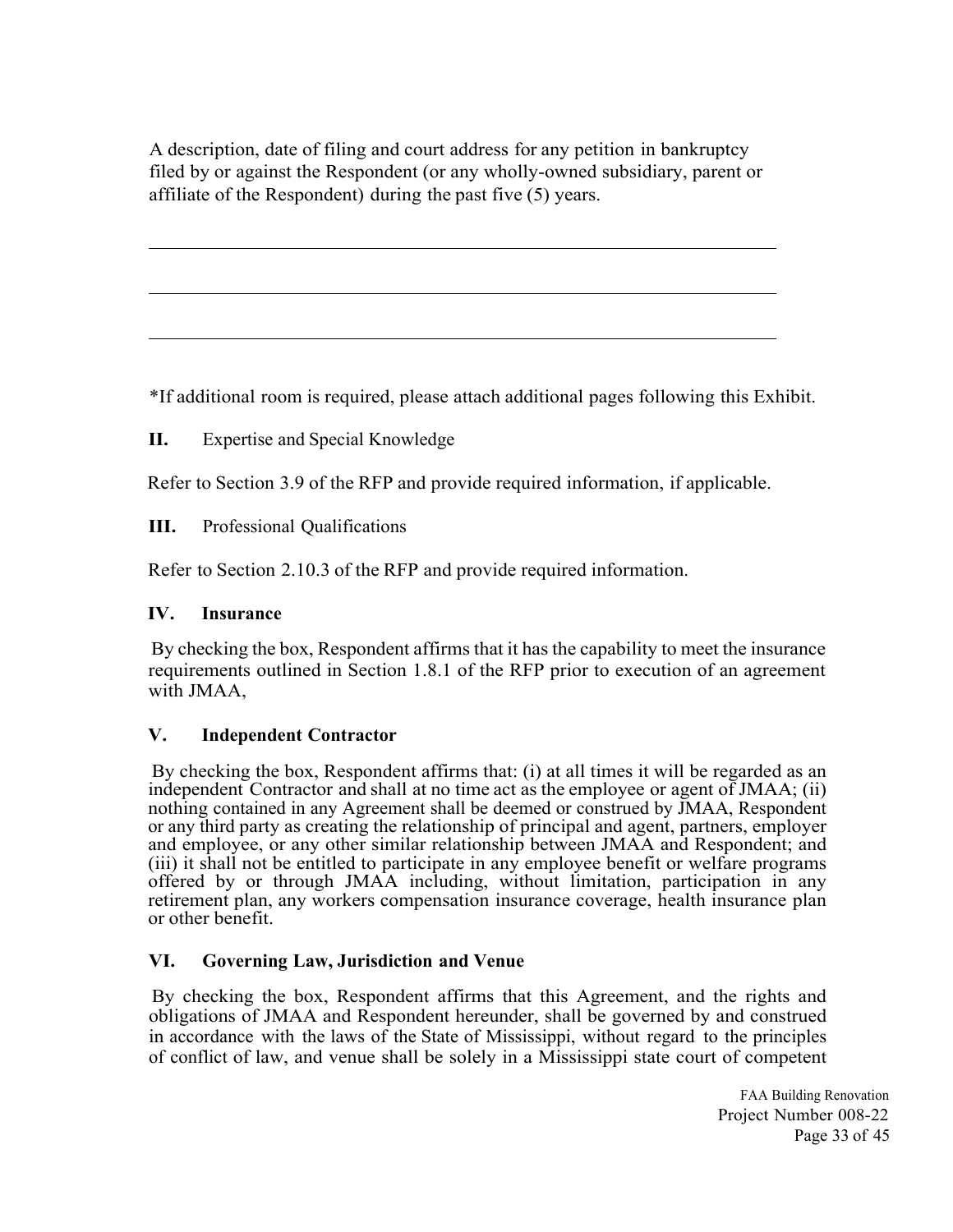jurisdiction for any lawsuit or litigation, of any type or nature, arising out of and/or regarding this Agreement.

### **VII. Attorneys' Fees**

 By checking the box, Respondent affirms that as to any action that shall be brought on account of any breach of or to enforce or interpret any of the terms, covenants or conditions of an Agreement, the prevailing party shall be entitled to recover, as part of its costs, its actual and reasonable attorneys' fees.

### [SIGNATURE PAGE TO FOLLOW]

DATE: Respectfully Submitted, RESPONDENT:

Legal Name of Respondent

Signature

Printed Name of Signatory

Title of Signatory

STATE OF COUNTY OF \_\_\_\_\_\_\_\_\_\_\_\_\_\_\_

PERSONALLY, APPEARED BEFORE ME, the undersigned authority in and for the said County and State, on this day of , 2022 within my jurisdiction, the within named (Name), who acknowledged that he/she is (Title) of Company Name), and that for and on behalf of said Company, and as its act and deed, he/she executed the above and foregoing instrument, after first having been duly authorized by said Company so to do.

> FAA Building Renovation Project Number 008-22 Page 34 of 45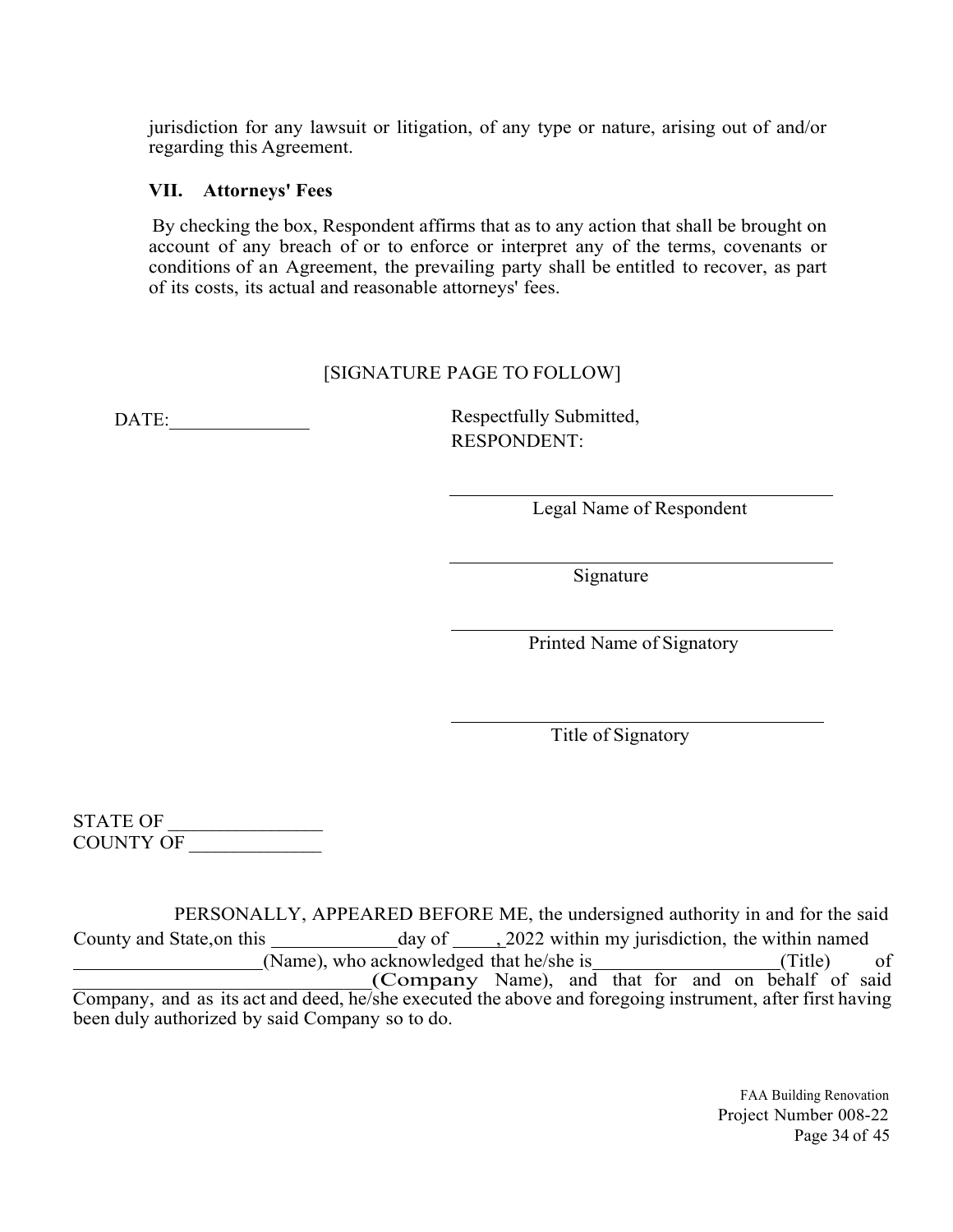Notary Public

My Commission Expires:

[SEAL]

FAA Building Renovation Project Number 008-22 Page 35 of 45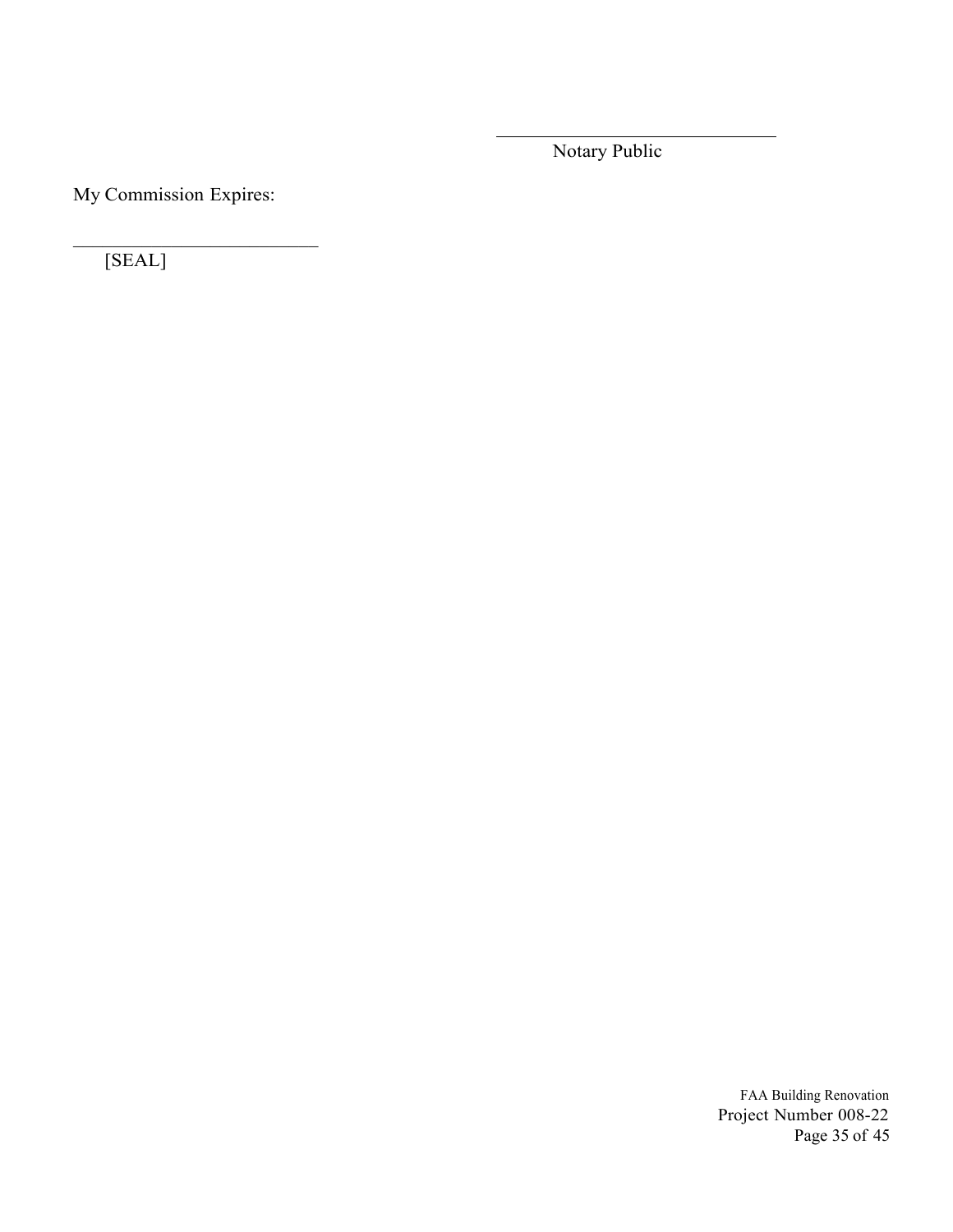## **PROCUREMENT QUALITY ASSURANCE AND VERIFICATION PROFILE SHEET**

Respondent must submit this completed form and all documents required by this form with their Proposal:

| COMPANY PROFILE COMPANY COMPANY PROFILE                                                                                                                                                                                        |  |
|--------------------------------------------------------------------------------------------------------------------------------------------------------------------------------------------------------------------------------|--|
| Company Name: Name: Name: Name: Name: Name: Name: Name: Name: Name: Name: Name: Name: Name: Name: Name: Name: Name: Name: Name: Name: Name: Name: Name: Name: Name: Name: Name: Name: Name: Name: Name: Name: Name: Name: Name |  |
|                                                                                                                                                                                                                                |  |
| POC Email Address: No. 1996. The Contract of the Contract of the Contract of the Contract of the Contract of the Contract of the Contract of the Contract of the Contract of the Contract of the Contract of the Contract of t |  |
|                                                                                                                                                                                                                                |  |
|                                                                                                                                                                                                                                |  |
| Name & EIN Number on W-9 Form:                                                                                                                                                                                                 |  |
|                                                                                                                                                                                                                                |  |
| City, State, Zip: 2008. Example 2014. The State of Table 2014. The State of Table 2014. The State of Table 201                                                                                                                 |  |
|                                                                                                                                                                                                                                |  |
|                                                                                                                                                                                                                                |  |
| BIOGRAPHICAL INFORMATION: Processes and the contract of the contract of the contract of the contract of the contract of the contract of the contract of the contract of the contract of the contract of the contract of the co |  |
|                                                                                                                                                                                                                                |  |

City, State, Zip:

Address:

FAA Building Renovation Project Number 008-22 Page 36 of 45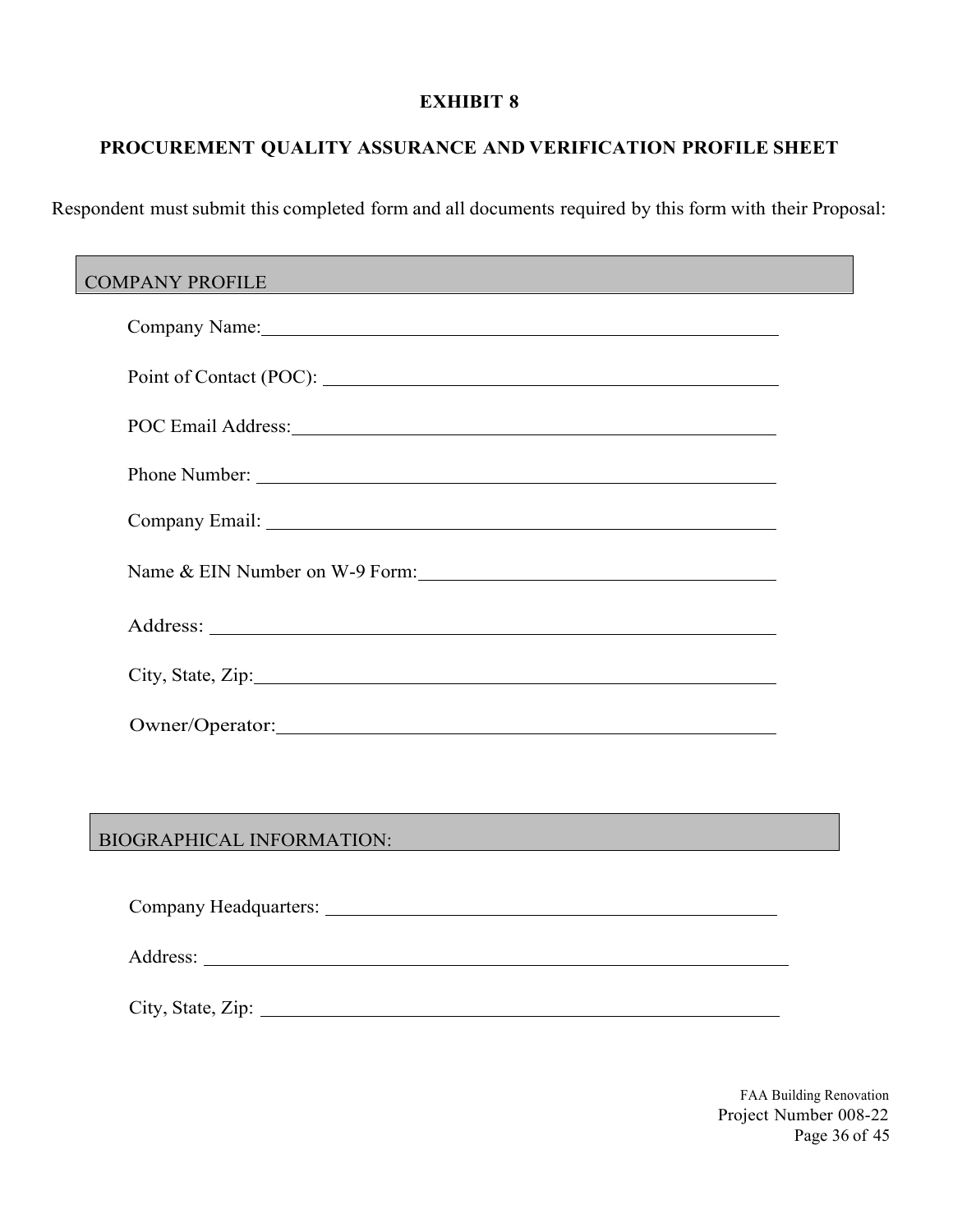| Type of Company: (Select One)                               |                                                                         |
|-------------------------------------------------------------|-------------------------------------------------------------------------|
| $\Box$ Individual/sole proprietor or single-member          | $\Box$ Partnership                                                      |
| $\Box$ LLC<br>$\Box$ Corporation<br>$\square$ S Corporation | $\Box$ Trust/estate<br>$\Box$ Limited liability company<br>$\Box$ Other |
|                                                             |                                                                         |

FAA Building Renovation Project Number 008-22 Page 37 of 45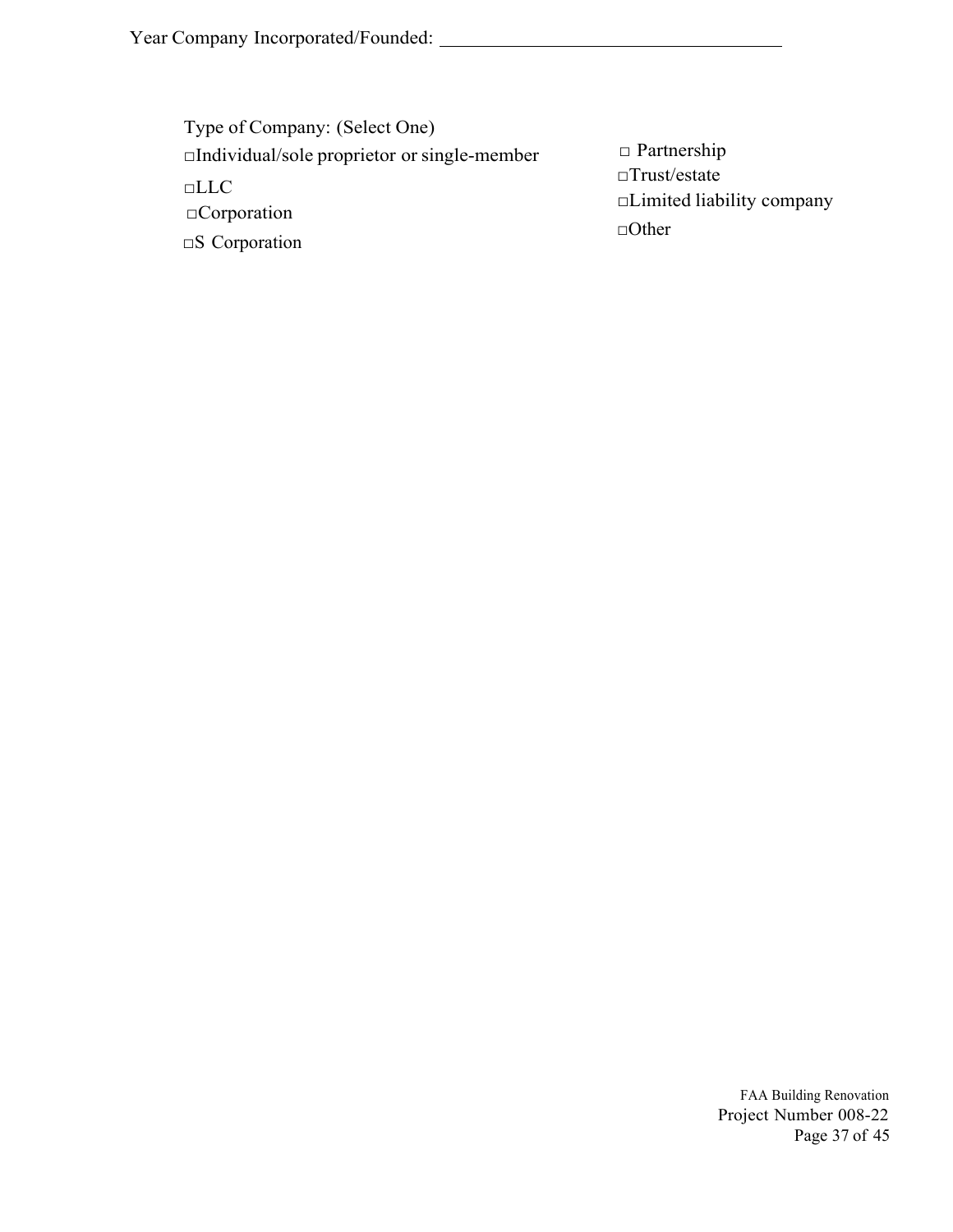| Primary Owner Ethnicity:                                    |             |                                                                      |
|-------------------------------------------------------------|-------------|----------------------------------------------------------------------|
| $\Box$ Asian<br>$\Box$ African American<br>$\Box$ Caucasian |             | $\Box$ Pacific Islander<br>$\Box$ Hispanic<br>$\Box$ Native American |
| Primary Owner Gender (Select<br>One)                        | $\Box$ Male | $\Box$ Female                                                        |

| Supporting Documents:                             | Attached: (insert Yes or No). |
|---------------------------------------------------|-------------------------------|
| Certificate of Incorporation/Formation            |                               |
| Registration with MS Secretary of<br><b>State</b> |                               |
| Last Filed Annual Report                          |                               |
| CurrentW-9                                        |                               |
| <b>Bid Bond</b>                                   |                               |
| Professional License / Certification              |                               |
| City of Jackson Privileged Tax<br>License         |                               |

### **NON-DISCRIMINATION LANGUAGE DISCLAIMER**

JMAA, in accordance with the provisions of Title VI of the Civil Rights Act of 1964 and the Regulations, hereby notifies all bidders or offerors that it will affirmatively ensure that any contract or agreement entered into pursuant to this solicitation will be afforded full and fair opportunity to bids or offers in response to this solicitation and will not be discriminated against on the ground of race, color, national origin, sex, disability or any other condition made unlawful by federal or state laws in consideration for an award.

By signing below, I verify to my knowledge that this information is accurate.

| $\mathrm{Si}\mathrm{s}$ | . .<br>$\sim$<br>uw |
|-------------------------|---------------------|
|                         |                     |

FAA Building Renovation Project Number 008-22 Page 38 of 45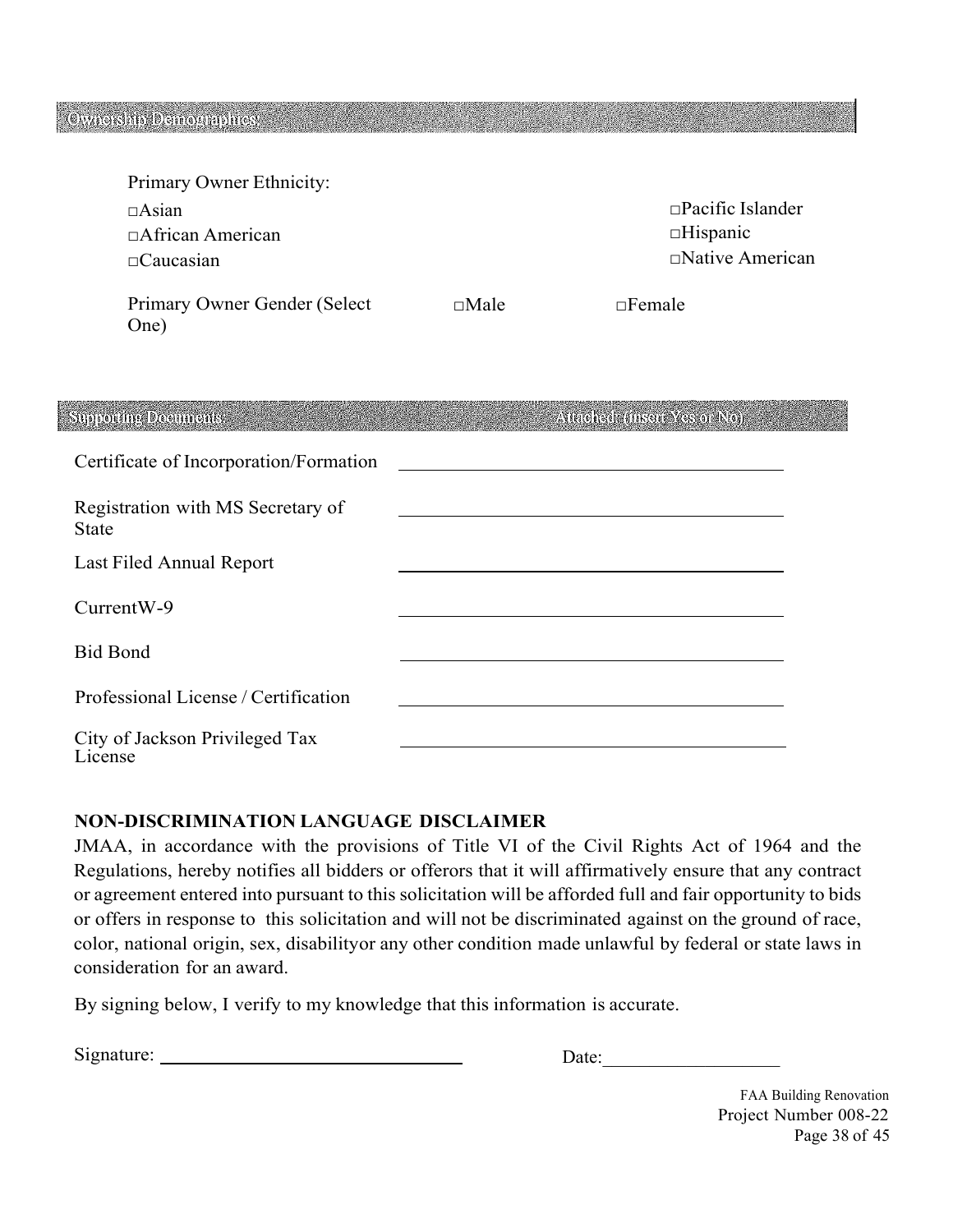*Below to be Completed by JMAA:* 

|                                | Project Name: 1988 |  |  |  |
|--------------------------------|--------------------|--|--|--|
|                                |                    |  |  |  |
|                                |                    |  |  |  |
|                                |                    |  |  |  |
|                                |                    |  |  |  |
| <b>Reference Venification:</b> |                    |  |  |  |

Reason for JMAA entering into this contract:

 $\ddot{\phantom{a}}$ 

FAA Building Renovation Project Number 008-22 Page 39 of 45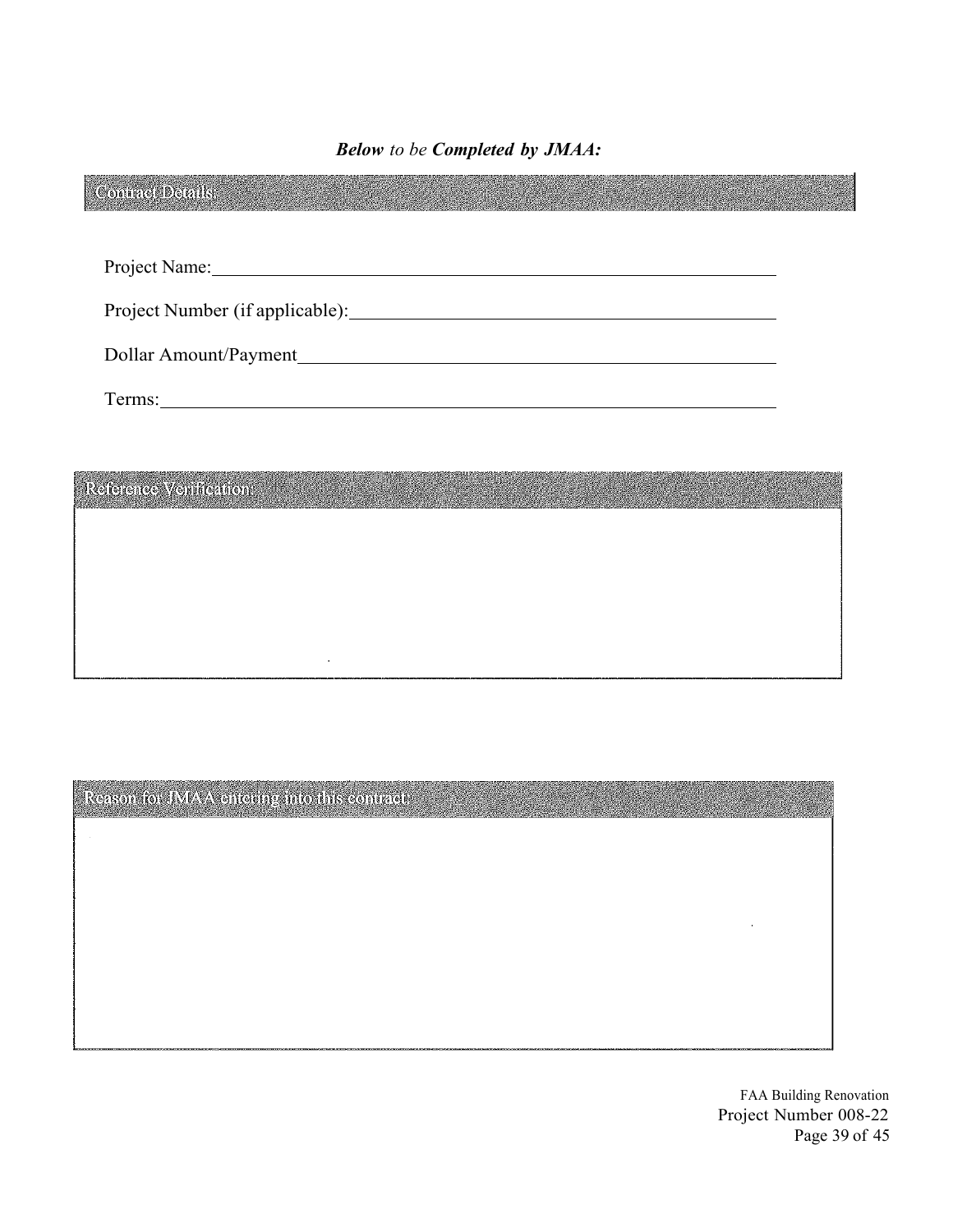### **SCOPE OF WORK**

The Design/Build renovation for the 20,000 sq. ft. FAA Administrative Building with improvements to include painting, carpeting, HVAC repairs, concrete slab and steps repair, retaining wall demolition and re-installation and as required to renovate damages due to weathering. Project will also include demolition, realignment of anchor bolting and reinstallation to include drawing and plans for work to be performed, labor to move furnishing as needed for painting and carpet installation and exterior renovation parts and labor.

> FAA Building Renovation Project Number 008-22 Page 40 of 45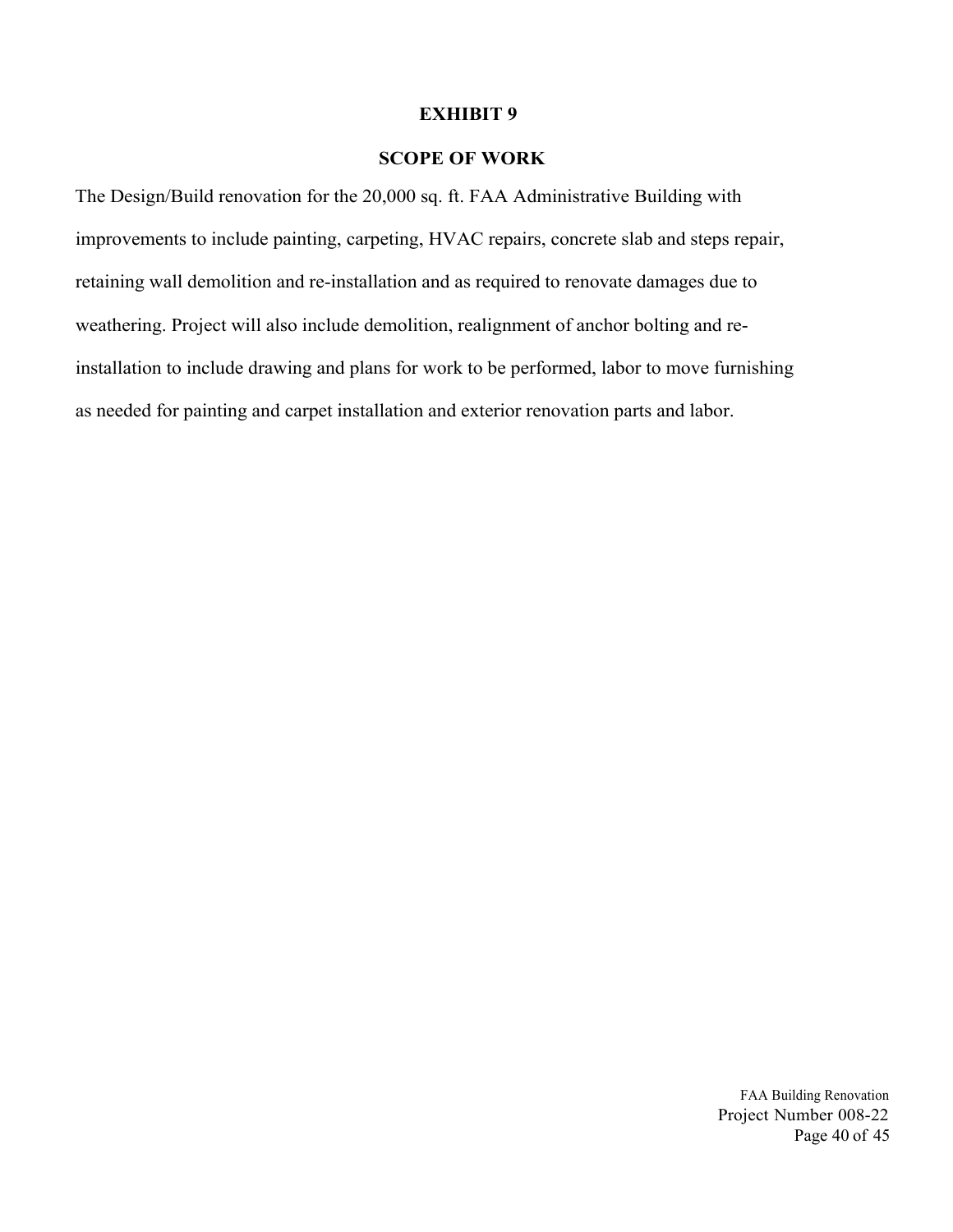### **PRICE SHEET**

| <b>TASK</b>               | ESTIMATED HOURS NTE FEE |  |
|---------------------------|-------------------------|--|
| Design                    |                         |  |
| <b>Construction</b>       |                         |  |
| <b>Estimated Expenses</b> |                         |  |
|                           |                         |  |

• Please provide positions and the hourly rate for the teams that will be supporting the project.

| Position | <b>Hourly Rate</b> |
|----------|--------------------|
|          |                    |
|          |                    |
|          |                    |
|          |                    |
|          |                    |
|          |                    |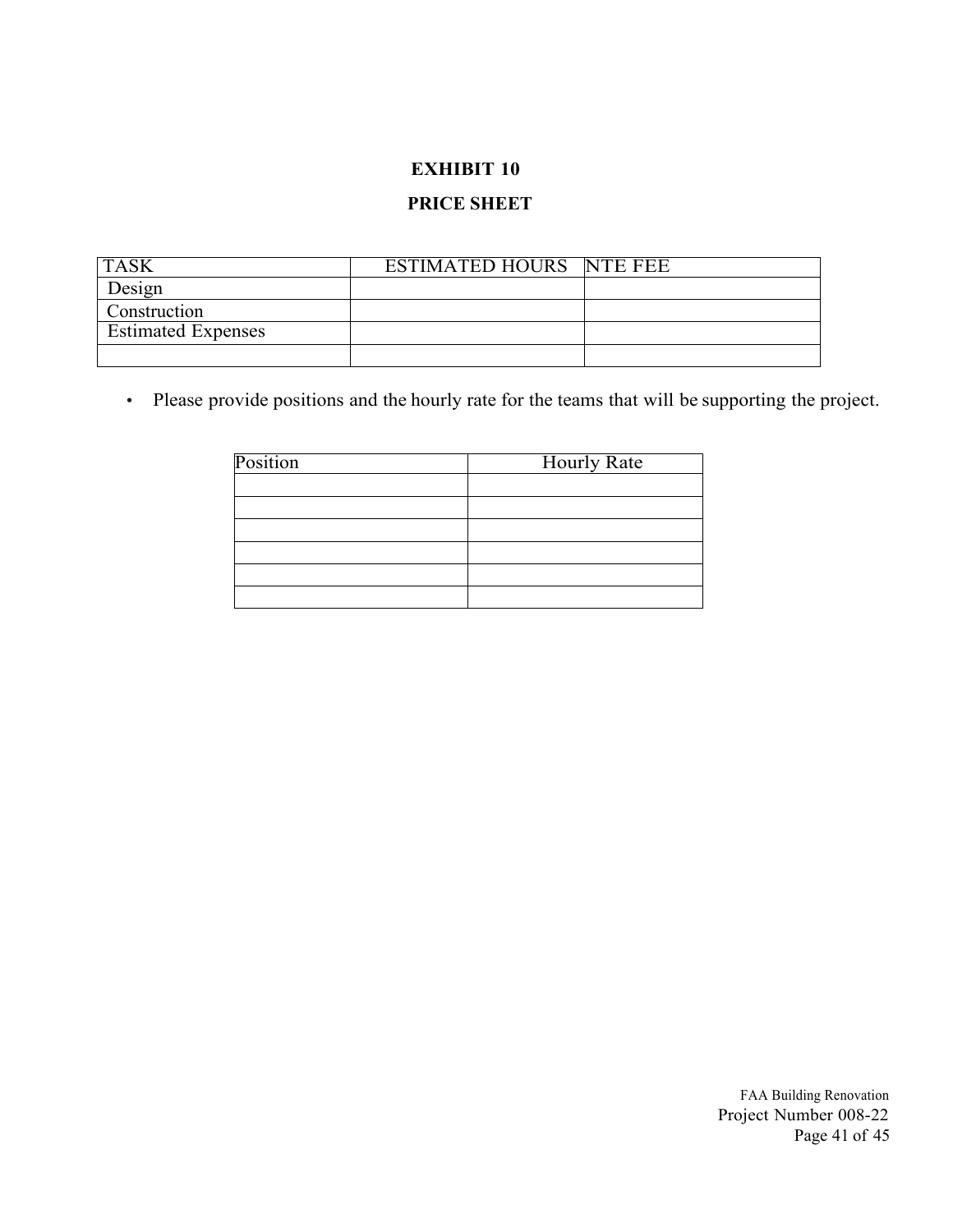## **EXHIBIT 11 FORM OF AGREEMENT**

The JMAA Form of the Agreement can be found at: [https://jmaa.com?](https://jmaa.com?wpdmdl=6599&ind=1650298259397) [wpdmdl=6599&ind=1650298259397](https://jmaa.com?wpdmdl=6599&ind=1650298259397) and is incorporated herein by reference.

Name of Respondent's Authorized Agent Signature

Title Date

FAA Building Renovation Project Number 008-22 Page 42 of 45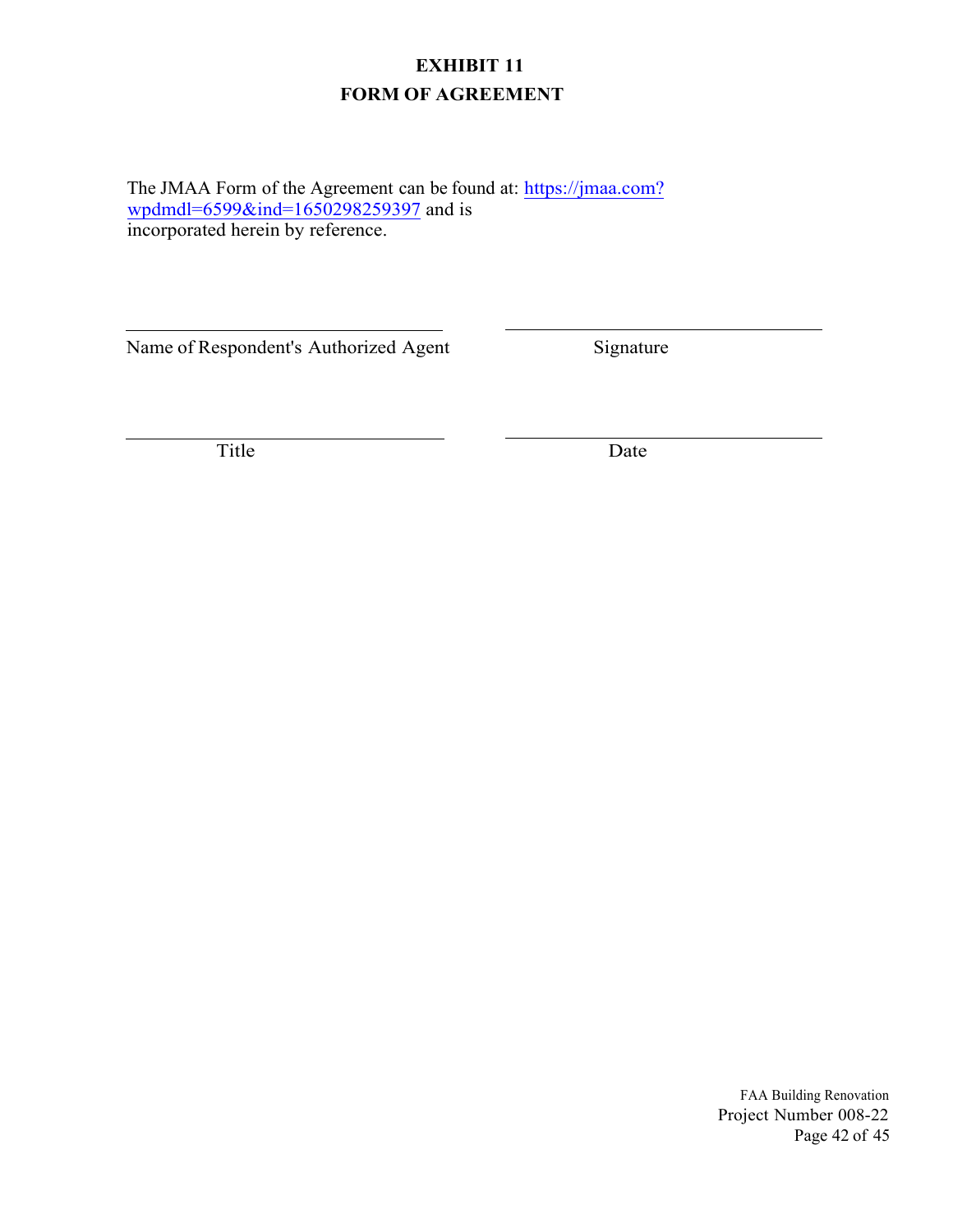### **RFP CHECKLIST**

The list below is provided to the Respondent as a checklist to verify that all required documentation/information listed in this **RFP** is included in the Respondent's submittal. This checklist in no way supersedes any requirement listed in the RFP. It **is the Respondent's responsibility to verify all required documentation is included in the submittal.**

 Identification of Respondent attached as **Exhibit 2** (Signature and Notary Required), which includes:

- o Full legal name and type of business entity of the Respondent;
- o Street and mailing address of Respondent;
- o Name of Respondent's representative for notification purposes;
- o Address and phone number of representative if different from address provided above; and
- o Name, titles, and business address of each director, senior officer and any shareholder, partner or member having, owning or controlling 130% or more ownership interested in the Respondent.

Organizational summary, which includes:

- o A description of the Respondent's organization;
- o A description of the key personnel the Respondent would utilize; and

Experience of the Respondent, **Exhibit 4,** which includes:

- o Evidence of related work experience
- o References.

Proposed Plan with milestones and duration in Business days

Statement of Affirmation Form, **Exhibit 7,** which includes

- o Acknowledgement statement of capability to meet insurance requirements if selected for the Services;
- o A statement related to any terminated contracts during the past five (5) years;
- o Any terminated contracts, forfeiture, etc. or affirmation there are none;
- o Any judgements or pending/threatened lawsuits or affirmation there are none; and/or
- o Any Bankruptcies or affirmation there are none;
- o Respondent and Sub-Consultant sufficiently staffed and capable of performing the Services;
- o Respondents and Sub-Consultant's expertise and special knowledge.
- o Respondents and Sub-Consultant's evidence of professional qualifications(certifications). Sub-Consultant List, **Exhibit 5**
- o Sub-Consultant Commitment and Confirmation Form, **Exhibit 6 (Signatures required);**